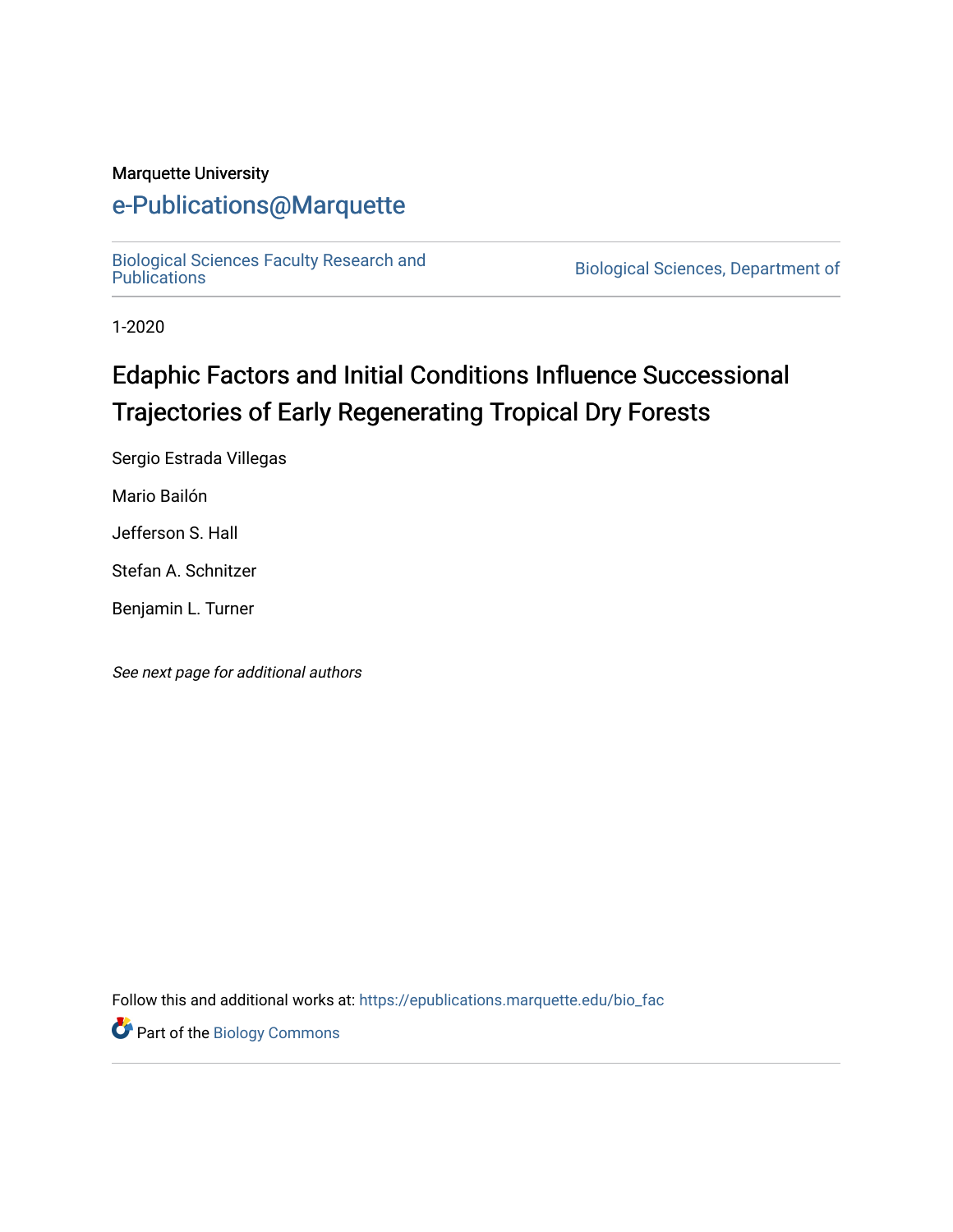#### Authors

Sergio Estrada Villegas, Mario Bailón, Jefferson S. Hall, Stefan A. Schnitzer, Benjamin L. Turner, Trevor Caughlin, and Michiel van Breugel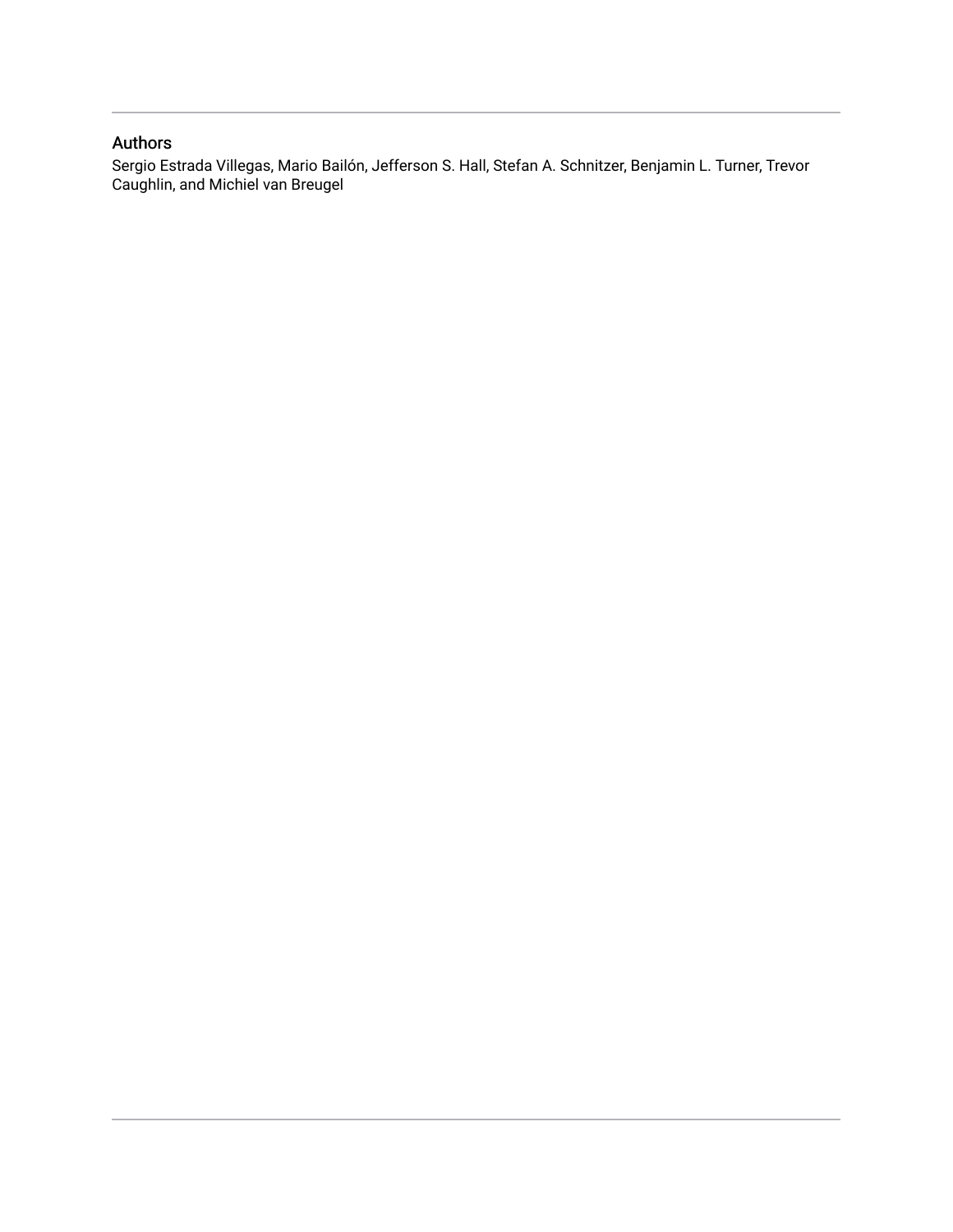**Marquette University**

# **e-Publications@Marquette**

# *Biological Sciences Faculty Research and Publications/College of Arts and Sciences*

*This paper is NOT THE PUBLISHED VERSION;* **but the author's final, peer-reviewed manuscript.** The published version may be accessed by following the link in the citation below.

*Journal of Ecology*, Vol. 108, No. 1 (January 2020): 160-174. [DOI.](https://doi.org/10.1111/1365-2745.13263) This article is © British Ecological Society and permission has been granted for this version to appear in [e-Publications@Marquette.](http://epublications.marquette.edu/) British Ecological Society does not grant permission for this article to be further copied/distributed or hosted elsewhere without the express permission from British Ecological Society.

# Edaphic Factors and Initial Conditions Influence Successional Trajectories of Early Regenerating Tropical Dry Forests

Sergio Estrada-Villegas Department of Biological Sciences, Marquette University, Milwaukee, WI Smithsonian Tropical Research Institute, Panama, Panama Mario Bailón Smithsonian Tropical Research Institute, Panama, Panama Jefferson S. Hall Smithsonian Tropical Research Institute, ForestGEO, Panama, Panama Stefan A. Schnitzer Department of Biological Sciences, Marquette University, Milwaukee, WI Smithsonian Tropical Research Institute, Panama, Panama Benjamin L. Turner Smithsonian Tropical Research Institute, Panama, Panama Trevor Caughlin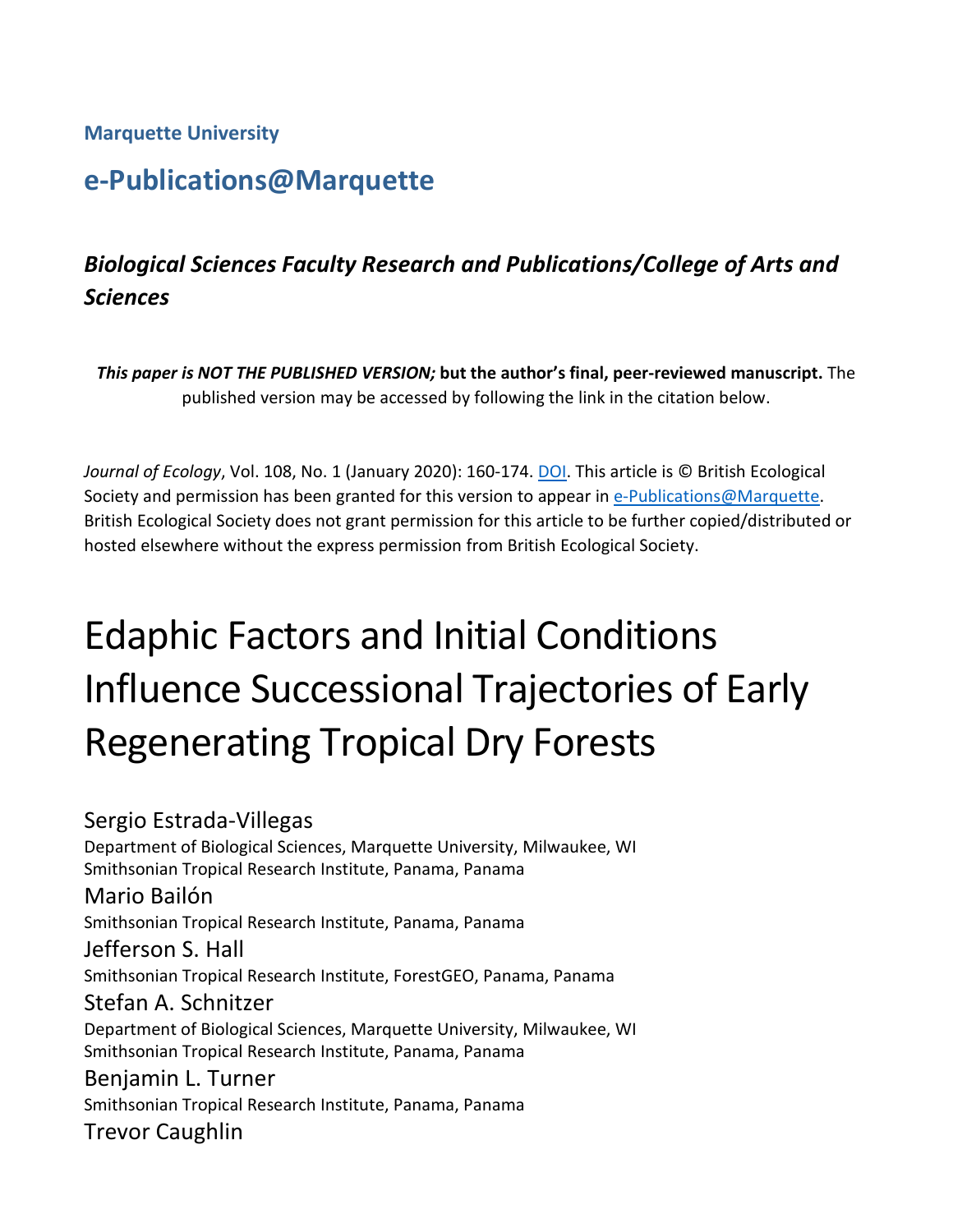Biological Sciences, Boise State University, Boise, ID

### Michiel van Breugel

Smithsonian Tropical Research Institute, ForestGEO, Panama, Panama Yale-NUS College, Singapore Department of Biological Sciences, National University of Singapore, Singapore

### Abstract

- 1. Edaphic factors and initial conditions can regulate the speed of forest succession. Edaphic factors, which include soil chemistry and topography, determine soil resource availability and can filter species as forests mature. Initial plant cover early in succession can determine the rates at which secondary forests change in structure, richness, biomass and composition over time. While some of the effects of edaphic factors and initial conditions on forest succession have been studied, how they simultaneously modify young regenerating tropical forest has rarely been examined.
- 2. We surveyed 22 young forests plots in Panama for 7 years (11, 6 and 3-year-old stands when censuses began). We study how tree and liana species composition change early in succession, as well as how edaphic factors (soil nutrients and topography) and initial conditions (initial basal area and forest canopy cover) influence changes in tree and liana abundance, species richness, biomass and composition throughout succession.
- 3. We found that edaphic factors and initial conditions explained up to 45% of the variation in the successional trajectories for trees and lianas. Soil nutrients had a significant positive effect on the changes in tree biomass accretion, while topography significantly contributed to community similarity of large lianas over time. Initial basal area had a significant negative effect on the changes in sapling abundance and tree richness over time and a positive marginal effect on tree biomass accretion. Forest canopy cover only had a positive marginal effect on changes in sapling abundance.
- 4. Tree abundance, biomass and richness increased over time, while sapling abundance, biomass and richness remained stable or decreased, probably due to community thinning. However, changes over time of small and large lianas diverged, probably due to differential resource availability that affected lianas but not trees.
- 5. *Synthesis*. Soil fertility, topography and initial basal area influence early forest regeneration. Higher soil fertility can allow trees to fix carbon faster, and lianas might show habitat association to ridges and slopes. Basal area can determine how fast saplings and trees change in abundance, richness and biomass over time by possibly affecting space availability for recruitment and light availability for growth.

# 1 INTRODUCTION

One of the main goals in forest ecology is to understand the main drivers that shape successional trajectories (Meiners, Cadotte, Fridley, Pickett, & Walker, **2015**). Edaphic factors, which include soil chemistry, soil texture and topography, may have strong and deterministic effects on community composition. Availability of different levels of soil resources can filter out species as communities assemble throughout succession, creating predictable changes in forest composition (Powers & Marín-Spiotta, **2017**). Initial conditions represent the amount of vegetation present across sites during early stages of forest succession (Donato, Campbell, & Franklin, **2012**; Parker & Pickett, **1998**; Phillips, **2004**). Initial conditions across sites can influence succession in contrasting ways compared to edaphic conditions, especially if sites are abandoned at similar times. For example, initial conditions such as vegetation remnants can speed community recovery via seed dispersal or facilitation regardless of the edaphic conditions across sites (Moran et al., **2000**; Pickett, Cadenasso, &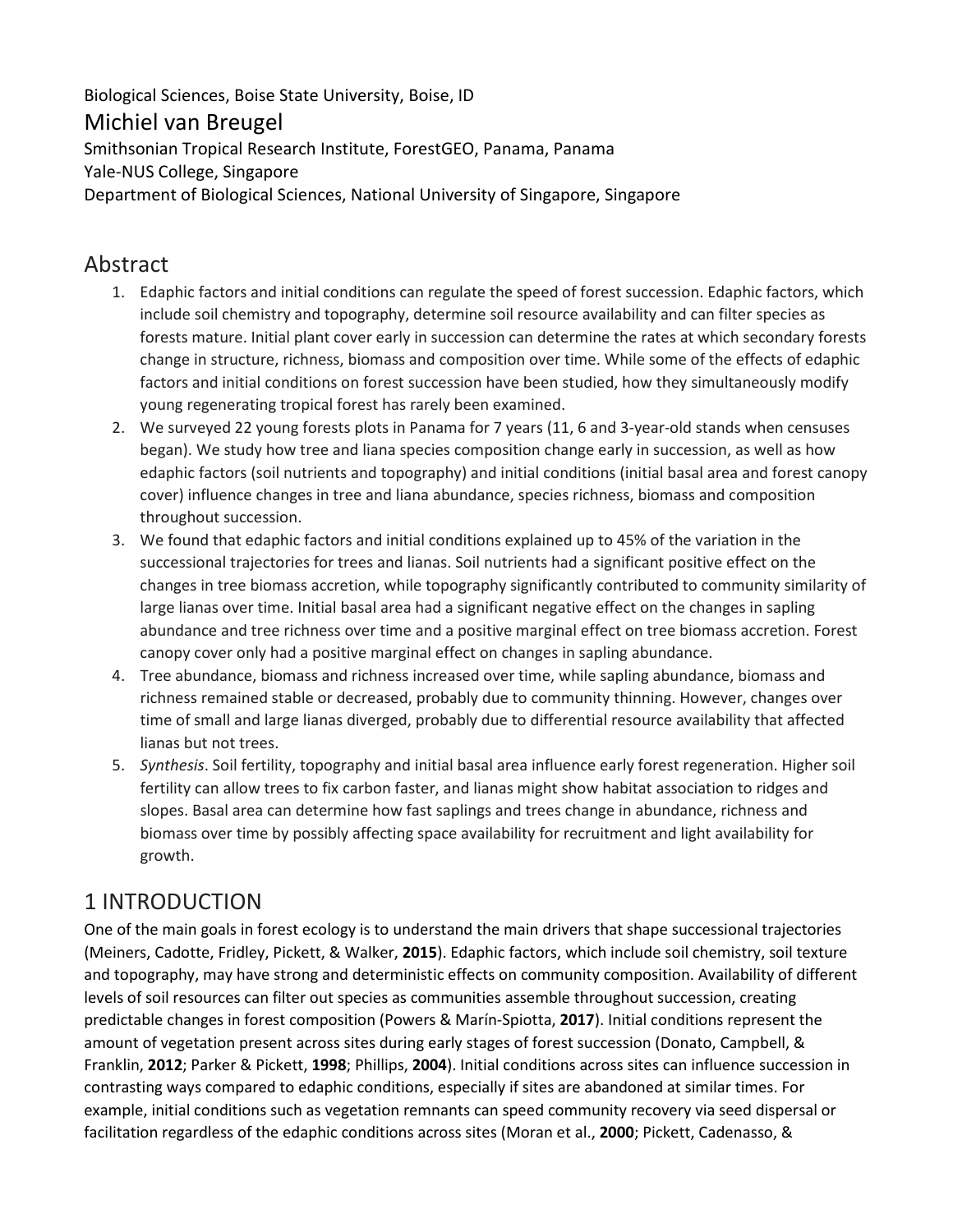Bartha, **2001**). Given that both edaphic factors and initial conditions may be important drivers in the successional dynamics of secondary forests, incorporating both of these factors into models of forest succession is critical to accurately predict how rates of forest recovery vary across secondary forests (Norden et al., **2015**). Understanding how forests recover after anthropogenic disturbance is especially urgent as half of all tropical forests are undergoing early or intermediate stages of succession after human alterations (Chazdon et al., **2016**).

A wide range of data indicates that edaphic factors exert a deterministic effect on plant communities early in forest succession (Powers & Marín-Spiotta, **2017**). For example, nutrient addition experiments indicate that edaphic factors influence tree communities in successional forests; addition of N and P increased plant growth (Davidson et al., **2004**), seedling richness and survival (Ceccon, Huante, & Campo, **2003**), and can shift species composition by favouring a subset of species (Siddique et al., **2010**). However, observational studies show that the effects of soil nutrients depend on which community properties and which nutrients are analysed. For example, Ayala-Orozco et al. (**2017**) showed that total N and P did not affect changes in basal area or species richness in an early successional tropical dry forest in Mexico, but that richness was positively related to ammonium and nitrate concentrations. Lu, Moran, and Mausel (**2002**) showed that higher available N concentrations on Alfisols positively affected forest biomass accumulation in early successional forests in Brazil, but that this effect was not present on Oxisols and Ultisols. In successional dry forests in Costa Rica, variation in soil chemistry and texture explained a substantial portion of species' occurrences and distribution (Powers, Becknell, Irving, & Pèrez-Aviles, **2009**; Werden, Becknell, & Powers, **2018**), but the relationship between soil properties and above-ground biomass was weak (Becknell & Powers, **2014**). At a regional scale, above-ground biomass of secondary forests across the Neotropics does not seem to be related to soil cation exchange capacity (Poorter et al., **2016**). These results indicate that the direction and magnitude of the effects of edaphic factors depend on how sites differ in soil chemistry, which community property is studied and the spatial scale of the study.

Topography is also expected to have a predicable effect in structuring forests undergoing succession (Scatena & Lugo, **1995**). In old growth forests, topography affects soil formation, soil water content and nutrient concentration (Jenny, **1994**), which in turn determines the abundance of about 30 species in a tropical lowland community (Clark, Palmer, & Clark, **1999**). A similar relationship has been found on early successional forests, where topography affects nutrient concentrations (e.g. P and Mg), which then affect community composition between upslope plots versus downslope plots (van Breugel et al., **2019**). Other aspects of young successional forests are affected by topography. For example, stands located in valleys or troughs tend to regenerate more rapidly, presumably because they have higher soil moisture and higher soil nutrients compared to slopes and ridges (Griscom & Ashton, **2011**). Ridges have better drained soils and nutrients leach downslope from the ridges and may accumulate in the valleys (Jenny, **1994**; Scatena & Lugo, **1995**), thus increasing tree growth in the valleys (Scholten et al., **2017**). As soil conditions differ along slopes, different species colonize at different rates according to the grade of the slope. For example, Herrera and Finegan (**1997**) found that *Vochysia ferruginea* was more abundant in steeper slopes whereas *Cordia alliodora* was more abundant in gentler slopes across 36 successional forests in Costa Rica. Additionally, regenerating forests on the steeper slopes also tended to be less species rich compared to the successional forest on the gentler slopes (Finegan & Delgado, **2000**). Topography not only covaries with soil chemistry, it can also covary with initial conditions. For example, intermediate or steep slopes can harbour older patches of forests because they tend to be less easily farmed (Crk, Uriarte, Corsi, & Flynn, **2009**). Also, farmers may also protect forest canopy cover along riparian corridors in the valleys, thus providing a rich propagule source for forest regeneration (Griscom, Griscom, & Ashton, **2009**). In sum, both soil nutrients and topography can affect the structure and trajectories of successional communities, but their covariation and their effects on young successional forests remains poorly understood (Griscom & Ashton, **2011**).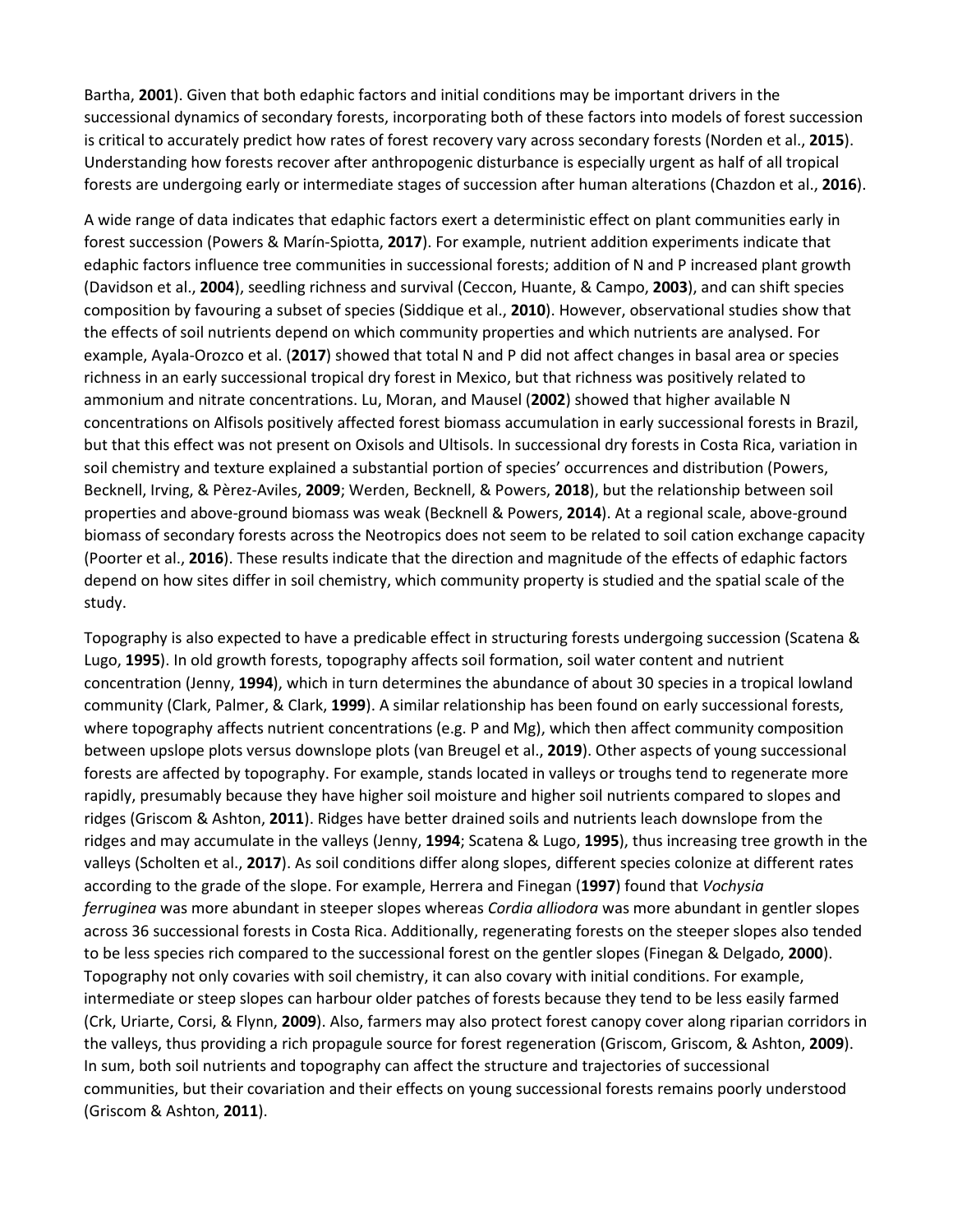Initial conditions in terms of basal area and forest canopy cover can vary many fold across young sites of similar age, and they are expected to affect the rates of change of forest structure and composition during regeneration (Donato et al., **2012**; Phillips, **2004**). For example, Guariguata and Ostertag (**2001**) reviewed six different datasets of young successional tropical forests (<20 years) and showed that basal area varied about 440% across contemporary sites. Such variation can be due to plant differential growth rates among sites, but also due to drastic variation in the number and spatial distributions of tree spared by farmers, either isolated trees across pastures or narrow forest strips on troughs (Griscom & Ashton, **2011**; Manning, Fischer, & Lindenmayer, **2006**; Tarbox, Fiestas, & Caughlin, **2018**). Sites with different levels of initial conditions should also undergo succession at different rates (Martínez-Ramos & García-Orth, **2007**; Martínez-Ramos et al., **2016**; Pickett & Cadenasso, **2005**; Watt, **1947**). For example, young sites with higher basal area tend to accumulate biomass at a faster rate compared to sites of similar age but with lower basal area (Babst, Bouriaud, Alexander, Trouet, & Frank, **2014**; Lockett & Goodwin, **1999**). Moreover, initial conditions in terms of forest canopy cover (i.e. isolated trees or riparian forests) across sites of similar age may affect successional trajectories because forest canopy cover increases propagule availability and may speed up species turnover (Griscom et al., **2009**; Thomlinson, Serrano, Lopez, Aide, & Zimmerman, **1996**; but see Holl, Reid, Chaves-Fallas, Oviedo-Brenes, & Zahawi, **2017**). For example, the presence of spared trees that fruit abundantly can accelerate succession because they attract a variety of seed dispersers (Medellin & Gaona, **1999**), and the community recruiting underneath their canopy tends to be richer than nearby sites away from the canopy (Sandor & Chazdon, **2014**). Therefore, initial conditions can have a pivotal role on how regenerating forests change in structure, species richness, composition and biomass during regeneration (Norden et al., **2015**).

We tested whether edaphic factors and initial conditions could explain the variation in forest dynamics of early secondary forests in a human-modified landscape. We conducted the study in a series of tropical dry forests of similar ages. Tropical dry forests are one of the most threatened ecosystems world-wide due to high rates of historic deforestation (Banda-R et al., **2016**). While old growth dry forests are still being deforested (Aide et al., **2013**), large areas of farmland in former dry forests are undergoing early stages of succession in some regions across the Neotropics (Caughlin, Rifai, Graves, Asner, & Bohlman, **2016**; Rudel, **2012**). Determining whether edaphic factors and initial conditions influence the trajectories of young successional dry forests can help refine which specific drivers accelerate or suppress forest regeneration. Moreover, assessing the relative importance of edaphic factors and initial conditions may support land-use management policies, forest restoration practices and conservation planning in heavily human-modified landscapes.

In this study, we first describe the trajectories of change of forest structure, richness, biomass and composition during 6 lapse years of succession in 22 young regenerating dry forests plots that range from 9 to 17 years after abandonment. We then describe the trajectories of species composition as these forests age. Second, we test whether edaphic factors and initial conditions are significant drivers of change in forest structure, species richness, biomass and composition. We predicted that both edaphic factors and initial conditions would alter forest succession, but in different ways. Forest stands with more available nutrients and gentler slopes should experience faster increases in species richness and plant biomass, as well as faster changes in community composition, because gentler slopes accumulate more nutrients and retain more soil moisture (Jenny, **1994**). Gentler slopes and more nutrients should enhance the establishment of species unable to tolerate dryer conditions on ridges or infertile conditions on ridges or steeper slopes. Additionally, young stands with higher initial conditions should show faster increases in species richness and plant biomass because sites with more basal area have larger trees with more foliage to fix carbon and sites with more forest canopy cover may facilitate the establishment of new species that in turn favour community turnover (Lebrija-Trejos, Pérez-García, Meave, Bongers, & Poorter, **2010**; Lohbeck et al., **2013**). However, stands with lower initial conditions (i.e. lower basal area) can undergo even faster rates of change in structure, richness, biomass and composition compared to sites with high initial conditions because lower basal area and lower forest canopy cover can reflect more free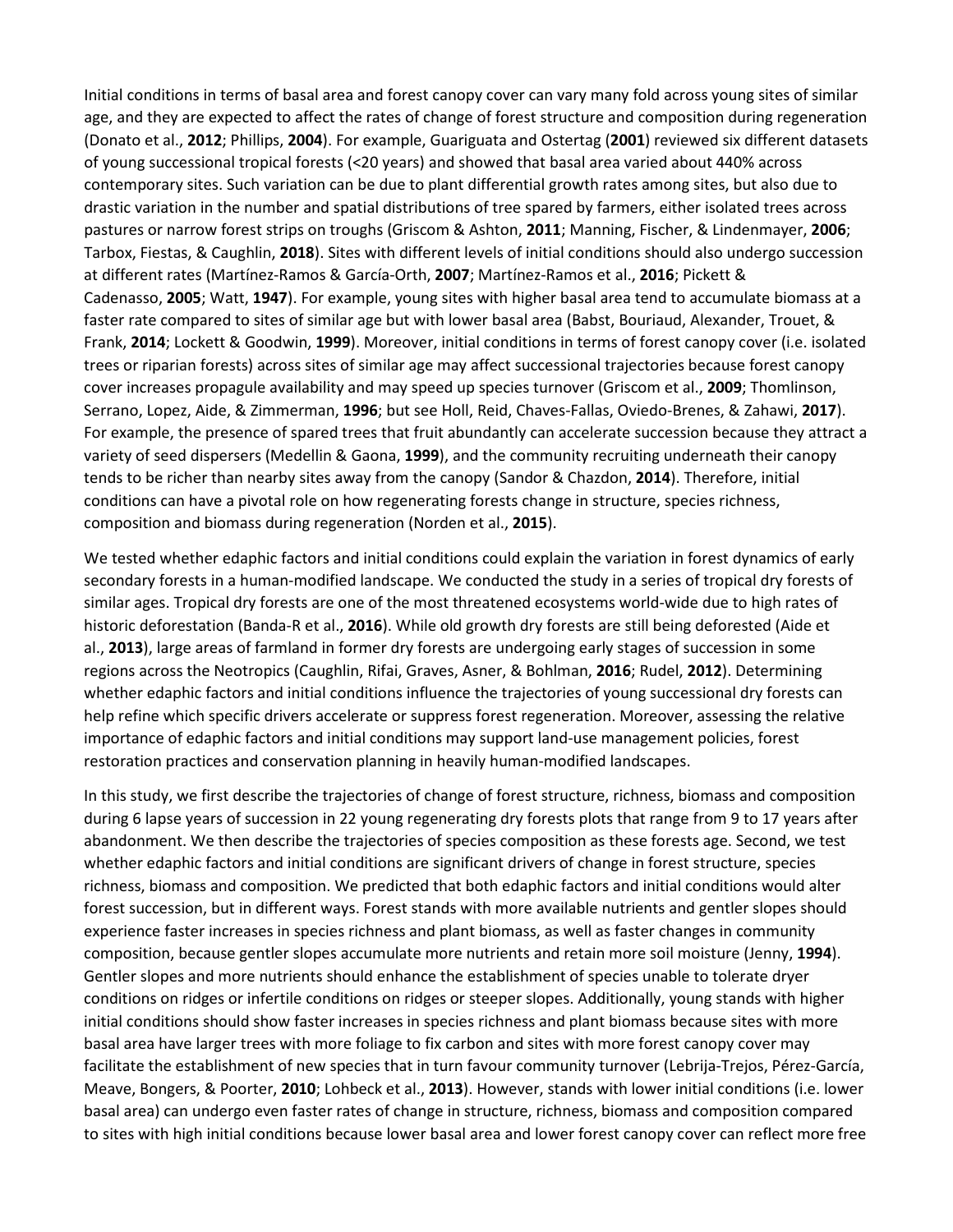space for recruitment and less competition for space in the canopy, which can both lead to faster biomass accumulation.

# 2 MATERIALS AND METHODS

### 2.1 Study site

Our study was conducted in the municipality of Pedasi, province of Los Santos, Panama (7°25′30″N; 80°10′30″W). The forests in this region are classified as tropical dry (Holdridge, **1964**). The mean annual precipitation in this area is 1,706 mm (Empresa de Transmisión Eléctrica S.A., Cañas Station, 1976–2017). The dry season is typically from December to May. Mean annual temperature of this area is 25ºC (Griscom, Connelly, Ashton, Wishnie, & Deago, **2011**). The landscape ranges in elevation from 10 to 100 m. The land was cleared in the 1940s and 1950s for cattle ranching, and conversion of forest to ranching accelerated in 1978 (Griscom et al., **2009**). However, cattle farming was reduced from 2000 to 2010, leading to ~4% net forest gain in the region during this decade (Caughlin et al., **2016**). Cattle pastures are the dominant land use across the province, but parcels are also used for small-scale tourism and environmental restoration initiatives.

### 2.2 Plot selection and data collection

We chose three areas that had the same land use type before and after pasture abandonment. The areas were logged in the 1960s and 1970s, underwent prescribed burnings for cattle farming (Heckadom-Moreno, **1984**) and were abandoned between 2004 and 2007. In one area, pastures were abandoned in 1999. Therefore, the areas had 6, 3, and 11 years old, respectively, at the onset of our study (2010). As in other dry forests in Central America, a few large trees (e.g. *Enterolobium cyclocarpum*) were spared in the pastures to provide shade for cattle (Griscom et al., **2011**). The 11 sites we chose in all three areas are representative of young forests regenerating on abandoned pastures. From our interviews with land owners, the sites have not been disturbed (e.g. fires) and have not been used for cattle ranching since they were abandoned. The distance among areas ranges from 300 m to 4.2 km, the distance among sites ranges between 160 m and 4.8 km.

We sampled the forest at each site with two plots (50  $\times$  20m) that were located perpendicular to the slope. This sampling scheme allowed us to account for the effect of topography (i.e. ridges or adjacent to valleys) in forest structure (van Breugel et al., **2013**). In each plot, we tagged, measured, and identified to species all trees and shrubs ≥5 cm diameter at breast height (DBH), and lianas ≥1 cm diameter of. We measured tree DBH at 1.3 m from the ground for trees, while lianas were measured 1.3 m from the roots, following the protocols suggested by (Schnitzer, Rutishauser, & Aguilar, **2008**). We also tagged, measured and identified all trees and shrubs with a DBH between 1 and 5 cm in one half of each plot. For convenience, we refer to these smaller trees and shrubs as "saplings" and trees with DBH >5 cm as "trees". We refer to all woody climbing plants as "lianas" and refer to "small lianas" as those with a diameter 1–3 cm and "large lianas" as those with a diameter >3 cm. We used these thresholds because lianas larger than 3 cm in diameter usually have already reached the forest canopy, whereas those smaller than 3 cm usually have not managed to reach the forest canopy (Kurzel, Schnitzer, & Carson, **2006**). We conducted full forest inventories (seven) on every plot once per year from 2010 to 2016. Across all plots, we measured 3,512 saplings, 1,787 trees, 2,100 small lianas and 464 large lianas during the 7 years of sampling. We identified >98% of individuals to species. Finally, in each plot we bulked three soil samples at 15 cm depth per plot and extracted base cations (Al, B, Ca, Cu, Fe, K, Mg, Mn, Zn, Table **1**) and P using Mehlich-III solution (Mehlich, **1984**), with detection using inductively-coupled plasma optical emission spectrometry (ICP–OES) on an Optima 7300 DV (Perkin Elmer, Inc).

**Table 1.** Mean soil nutrient concentration for 22 forest plots of early successional dry forests in Panama, and Pearson correlations between soil nutrients and two soil fertility axes calculated using nonmetric multidimensional scaling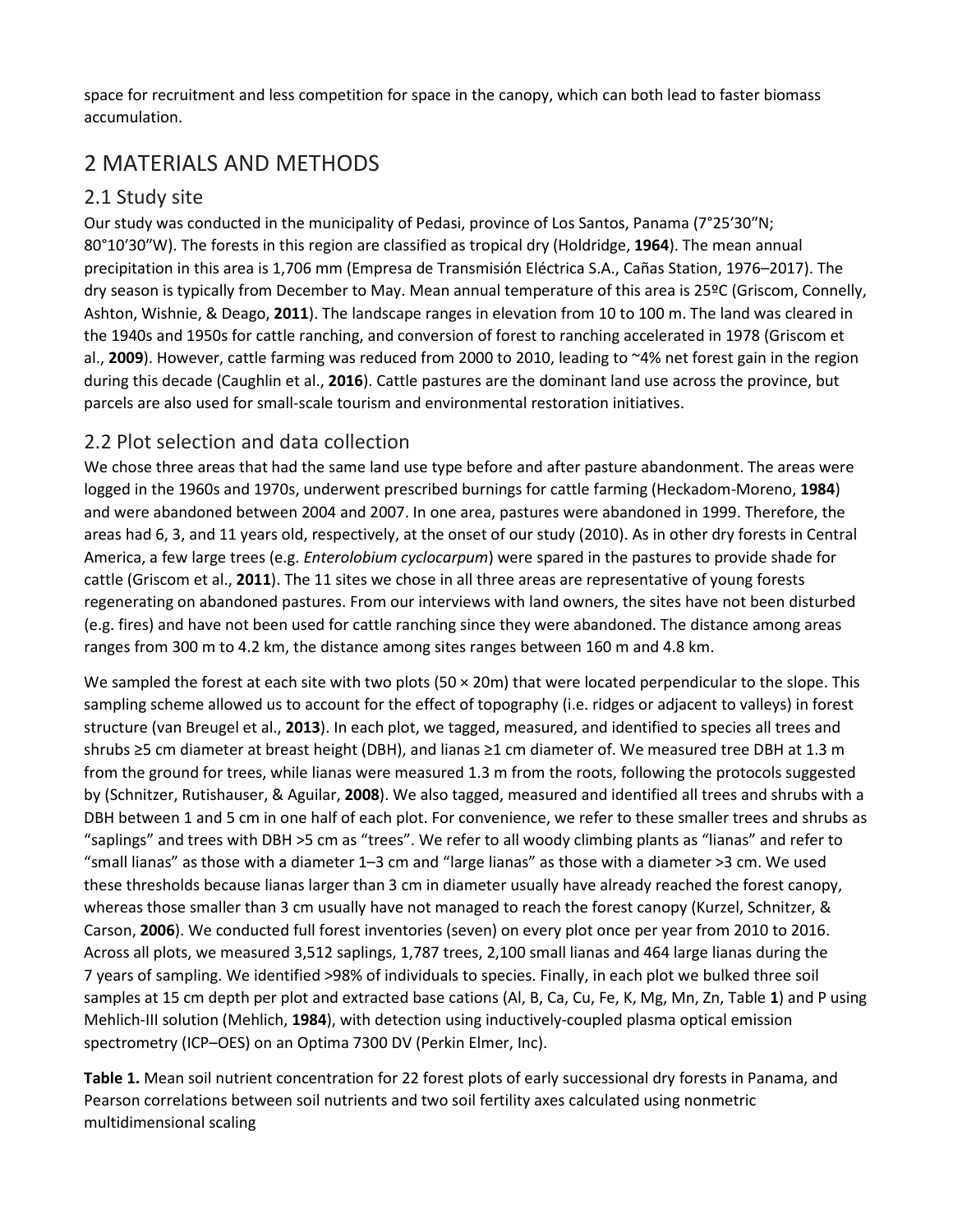| <b>Nutrient</b> | Mean  | SE      | NMDS <sub>1</sub> | NMDS <sub>2</sub> |
|-----------------|-------|---------|-------------------|-------------------|
| C               | 3.11  | 0.0789  | $-0.062$          | 0.04              |
| N               | 0.244 | 0.00606 | $-0.038$          | $-0.001$          |
| P               | 2.42  | 0.231   | $-0.662$          | $-0.215$          |
| Al              | 918   | 13.9    | 0.474             | $-0.219$          |
| B               | 0.23  | 0.0268  | $-0.021$          | 0.044             |
| Ca              | 5,386 | 111     | $-0.999$          | $-0.007$          |
| Cu              | 5.96  | 0.348   | $-0.079$          | $-0.484$          |
| Fe              | 129   | 3.3     | $-0.289$          | 0.316             |
| К               | 57.9  | 5.58    | 0.17              | 0.048             |
| Mg              | 1,315 | 32.1    | $-0.071$          | 0.997             |
| Mn              | 68.9  | 4.66    | $-0.063$          | $-0.055$          |
| Zn              | 1.18  | 0.0818  | $-0.083$          | $-0.334$          |

#### Note

Units for cations and P are in mg/kg; C and N %. Abbreviation: *SE* = standard error.

### 2.3 Data analysis

#### 2.3.1 Description of successional trajectories

We first assessed changes in abundance, species richness, composition and biomass as basal area increases during our sampling period. We calculated these changes separately for saplings, trees, small lianas and large lianas. We calculated basal area per hectare, diversity as species richness (i.e. Hill number 0) and changes in compositional similarity between censuses with the Horn index. Even though tree basal area and tree biomass are usually correlated because DBH is used to calculate both, we opted to use forest basal area to compare among plots, life-forms and size classes because basal area is a reliable indicator of stand performance in terms of tree growth, recruitment and mortality (van Breugel, Martínez-Ramos, & Bongers, **2006**). Moreover, basal area is an adequate proxy for forest age as it has been recently shown to compare dry forest stands (Lebrija-Trejos, Pérez-García, et al., **2010**; Lohbeck et al., **2013**) and basal area is expected to have a differential effect on saplings and lianas because sapling density declines whereas liana densities can remain high as succession progresses (Barry, Schnitzer, van Breugel, & Hall, **2015**). We calculated the Horn index for effective number of species (Jost, Chao, & Chazdon, **2011**) as implemented in the package "vegetarian" for R (Charney & Record, **2009**) because the Horn index is density invariant, replication invariant and monotonic (Jost et al., **2011**). Finally, we calculated biomass per stem for saplings and trees with a global multispecies allometric equation that accounts for bioclimatic stress (Chave et al., **2014**), which we calculated with local climatological data. We calculated biomass for small and large lianas using a regional multispecies allometric equation (Schnitzer, DeWalt, & Chave, **2006**).

### 2.4 Changes in species composition over time

We first tested whether trajectories of species composition became more similar over time, and whether changes in compositional similarity showed directionality. Assessing directionality quantitatively helped us elucidate how composition changed over time before testing whether edaphic factors and initial conditions affected composition. We first calculated Horn similarity indices for all plots between each census for saplings, trees, small lianas and large lianas, and then calculated ordinations using nonmetric multidimensional scaling (NMDS). To test whether compositional similarity across plots changed significantly from 2010 to 2016, we used a Procrustes analysis, calculated with Gouer's statistic *m*<sup>2</sup> , and tested the significance of *m*<sup>2</sup> with a permutation test (Jackson, **1995**). The Procrustes analysis looks for the best fit between two matrices (NMDS of 2010 and 2016) by transforming one matrix with respect to the other. Smaller *m*<sup>2</sup> means that two matrices are highly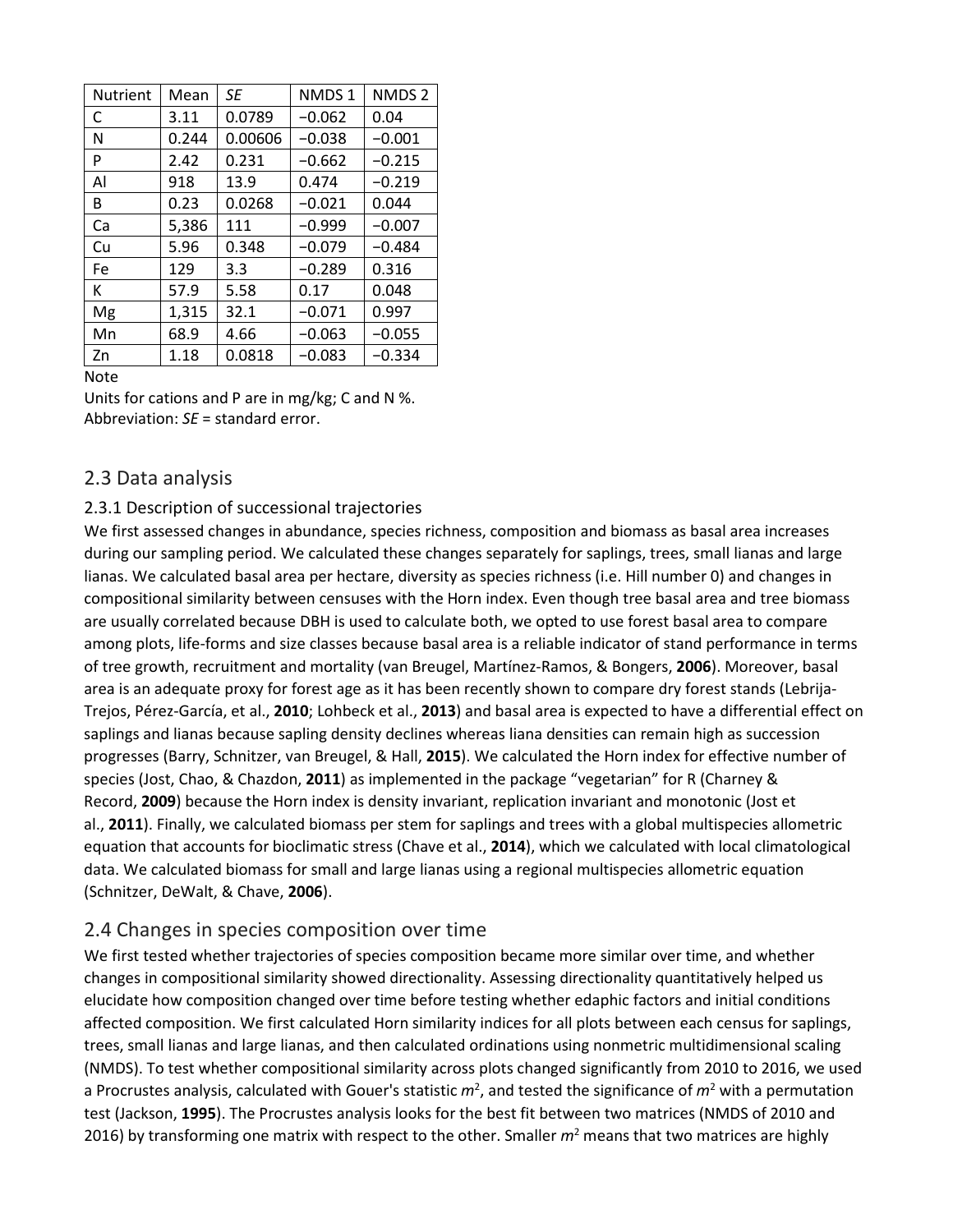similar, and *p* < .05 indicate that high similarity is greater than expected by chance (Lisboa et al., **2014**). To detect directionality, we plotted the trajectories for each forest plot with two NMDS axes to visualize how species composition changed through the first years of succession (Feeley, Davies, Perez, Hubbell, & Foster, **2011**). If there were directional changes in species composition, we expected a non-random direction of change from census to census per plot. Thus, we calculated the mean direction of change between censuses for each NMDS axis and used bootstrapping (10,000 resamples) to calculate 95% CI around the mean direction of change in composition; if the 95% CI did not overlap with zero, species composition would show directionality (Feeley et al., **2011**). To calculate ordinations, we used the function "metaMDS" implemented in the package "vegan" for R, with Wisconsin standardization and square root transformation of the Horn dissimilarity data (Oksanen et al., **2011**). To perform the Procrustes analysis, we used PROTEST (Jackson, **1995**) as implemented in "vegan". To calculate bootstraps, we used the package "boot" (Canty & Ripley, **2016**).

To visualize which species showed the greatest changes in abundance, we plotted the natural logarithm of species abundances in the initial census versus the natural logarithm of species abundances in the last census. We also plotted the percent change from the initial to the last census for species with an abundance greater than 35 individuals for saplings and small lianas and species with more than 20 individuals for trees and larger lianas (Supporting Information **S1–S4**). We tested whether abundance between the first and last census across plots were significantly different with a paired *t* test.

#### 2.4.1 Effect of edaphic factors and initial conditions on successional trajectories

We used linear mixed effects models (LMM) to determine whether edaphic factors and initial conditions explained the trajectories of change in forest structure, richness, biomass and composition. For edaphic factors, we used one topographic variable and two axes of soil inorganic nutrients. To select one topographic variable for our models, we first estimated elevation, slope, aspect, Terrain Roughness Index (TRI) and Topographic Position Index (TPI) for each plot using a digital elevation model (Farr et al., **2007**). TRI is the sum change in elevation between a grid cell and eight cells around it, with 0 m being minimum roughness. TPI measures the relative topographic position of a cell as the difference between the elevation of that cell and the mean elevation of a predetermined neighbourhood of cells (De Reu et al., **2013**; Riley, DeGloria, & Elliot, **1999**). We then preselected the topographic variable that best fitted our data using a "scale of effect" analysis by comparing Akaike Information Criterion values from LMM using all the initial condition variables (see below) for each response variables (e.g. abundance) per life-form and size class, but tested one topographic variable at a time (Crouzeilles & Curran, **2016**). To do so we used the function "lme" implemented in the package "nlme" (Pinheiro, Bates, DebRoy, & Sarkar, **2018**). For random factors, we nested plots within sites and accounted the temporal autocorrelation of our data using the covariance structure corAR1 given that our censuses were performed on regular intervals (Gałecki & Burzykowski, **2013**). Fixed factors were standardized by dividing each variable by twice its standard deviations (Gelman, **2008**). The two axes of soil inorganic nutrients were calculated from measurements of Al, B, C, Ca, Cu, Fe, K, Mg, Mn, N, P and Zn with an NMDS (Table **1**) using the Horn index (stress = 0.109, linear fit  $R^2$  = 0.95) (see Supporting Information **S5** to see variability of soil nutrients across sites).

We used two explanatory variables to quantify initial conditions; initial plot basal area (basal area in the first census) and forest canopy cover in 1998. Basal area was the sum of the basal area of all woody stems (lianas and trees) expressed on a per ha basis. Forest canopy cover was calculated as the average tree cover within and around each plot across five radii (30 m, 50 m, 75 m, 100 m, 300 m) from the edge of the plot. We measured tree cover by digitizing high resolution aerial photos acquired in 1998 (Tarbox et al., **2018**). Initial basal area is a good proxy for initial conditions because basal area integrates the effect of age and initial spatial heterogeneity in vegetation cover across contemporary sites (Donato et al., **2012**). More importantly, initial basal area is expected to significantly affect stem size distribution, biomass accumulation and competition intensity (van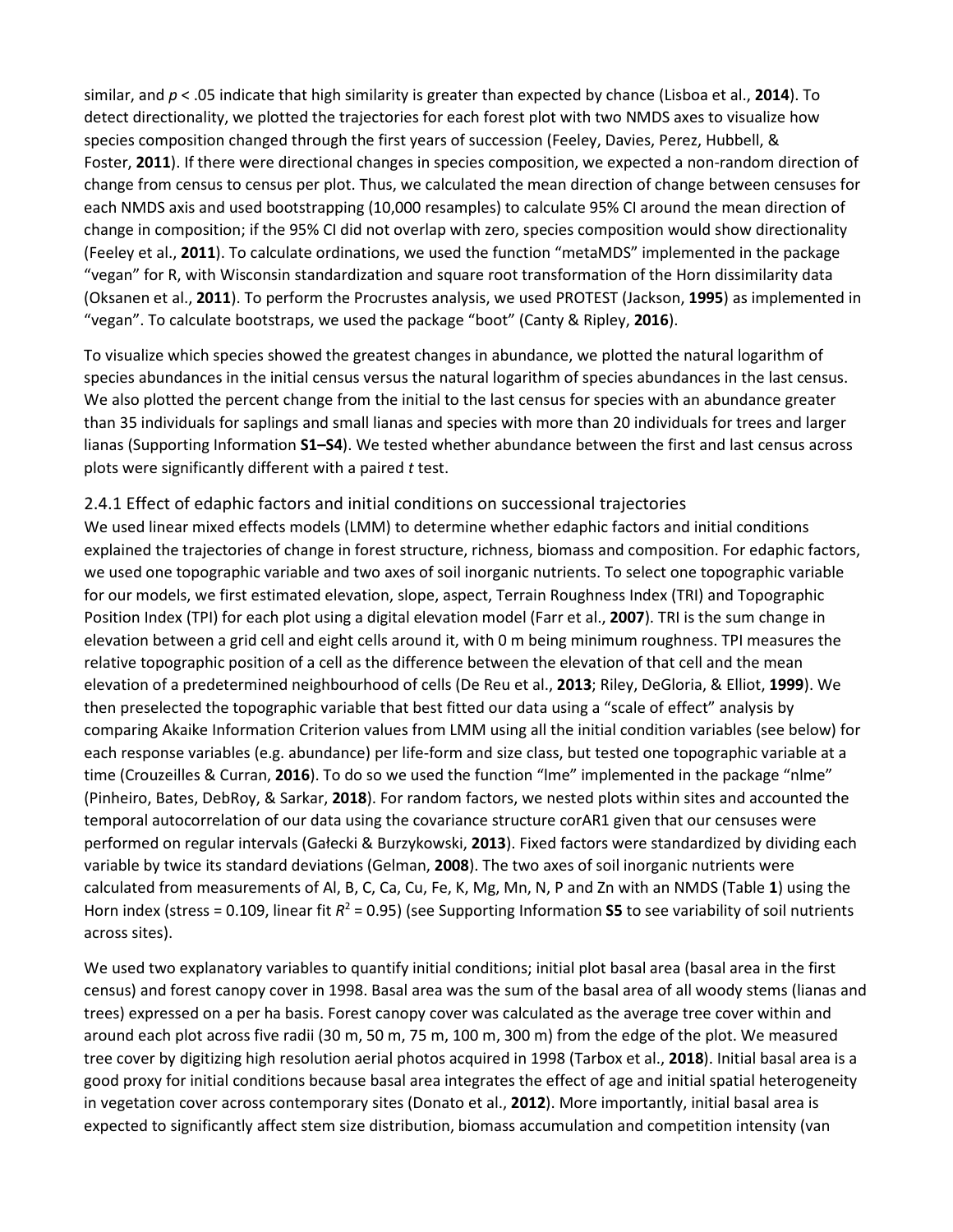Breugel et al., **2006**; Lockett & Goodwin, **1999**; Niklas, Midgley, & Rand, **2003**). By incorporating initial basal area in our analysis, we are in fact accounting for some of the conditions experienced by the stands as they have undergone succession (i.e. high basal area today is probably related to high basal area in the past; Babst et al., **2014**; Niklas et al., **2003**). To select the forest canopy cover radius that best fitted our data, we ran another "scale of effect" analysis using LMMs with initial basal area for each response variable per life-form and size class, tested one radius of forest canopy cover at a time and selected the model with the lowest AIC. We also used the number of censuses (1–7) as an explanatory variable because we also expected that community properties would change from year to year throughout our study as succession progressed.

Our response variables were the changes in abundance, species richness, biomass and composition between consecutive censuses per life-form and size class (16 total). The changes between consecutive censuses per plot characterize the direction and magnitude of forest succession between censuses. We also calculated changes in composition similarity over time using the Horn index. Before performing LMMs between response and explanatory variables, we performed two preliminary analyses. The first allowed us to discard explanatory variables that were highly collinear (>0.8) and determine whether initial conditions reflected the differences in forest age (Supporting Information **S6**). Given that initial basal area was correlated with forest age, we retained initial basal area as an explanatory variable for the rest of the analyses. The second preliminary analysis allowed us to explore the relationships between explanatory and response variables as static data by averaging the changes in community properties across censuses. By plotting the average changes of all response variables against initial basal area and forest canopy cover, we had a better understanding of our dataset before analysing the dynamic data (i.e. rates of change between consecutive censuses; Supporting Information **S7** and **S8**).

Finally, we determined how much variation was explained by edaphic factors and initial conditions on the change of abundance, richness, biomass and composition by calculating LMMs. For each model, we used three edaphic factors (one topographic and two soil axes), two initial conditions (initial basal area and forest canopy cover) and censuses as fixed effects, and plots nested within sites plus the temporal autocorrelation structure as random effects. We calculated the variances explained by each model (16 in total) using marginal and conditional coefficients of determination for generalized mixed-effect models with the function r.squaredGLMM, as implemented in the package "MuMIn" (Bartoń, **2013**). We standardized each explanatory variable (Gelman, **2008**) to compare the magnitude of the effects of significant fixed factors to the response variables. To determine whether a fixed variable in the model had a significant effect on abundance, species richness, composition and biomass for each life-form and size class, we plotted the estimated coefficient from the LMM and their 95% CI.

# 3 RESULTS

The observed trajectories indicate that while abundance, richness and biomass of large trees increased, the abundance and richness of saplings tended to decrease while their biomass remained fairly constant (Figure **1**a,b,e,f,i,j). By contrast, abundance and biomass of both small and large lianas increased or stayed the same over the course of succession (Figure **1**c, d,g,h,k,l). The abundance and biomass of saplings and large lianas appeared to diverge during succession, indicating an increase in variation across plots (Figure **1**a,d). Community composition showed some variation among plots, especially for trees and large lianas, but similarity was overall high across all plots for all life-forms and size classes (Figure **1**m,n,o,p).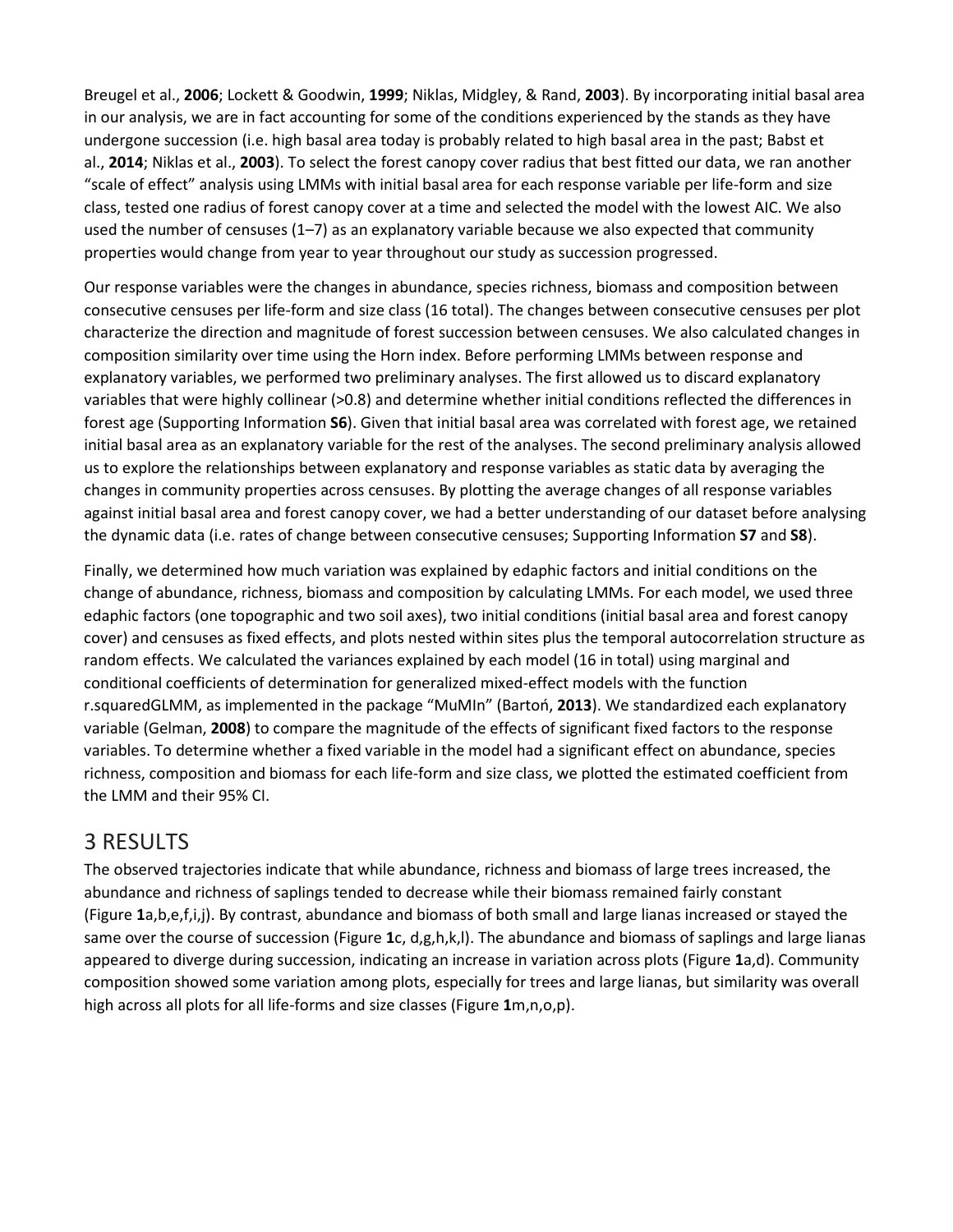

**Figure 1** Trajectories of early forest succession for saplings (1–5 cm DBH), trees (>5 cm DBH), small lianas (1– 3 cm DBH) and large lianas (>3 cm DBH) in a dry forest in Panama. Abundance (a–d), species richness (i.e. <sup>0</sup>D) (e– h), biomass (i–l) and changes in species composition (m–p) between censuses (Horn index) are plotted against forest basal area

Changes in composition were not directional; bootstrapping analyses showed that mean rate of change among the NMDS axes of species composition between consecutive censuses was not significantly different from zero for all life-forms and size classes (Supporting Information **S9**). Consequently, composition across plots did not change in a directional manner in 7 years, not entirely surprising given the short time lapse of our study period. Compositional similarities were statistically significant for all life-forms and size classes (saplings: *m*<sup>2</sup> = 0.212, *p* = .001; trees: *m*<sup>2</sup> = 0.487, *p* = .001; small lianas: *m*<sup>2</sup> = 0.464, *p* = .001; large lianas:  $m^2$  = 0.806;  $p$  = .024).

At the species level, the saplings with the greatest increase in abundance from 2010 and 2016 were *Cedrela odorata* (*t* = −2.472, *p* = .022)*, Bursera simaruba* and *Astronium graveolans*. The species with the greatest decrease were *Lippia americana* (*t* = 2.553, *p* = .018) and *Casearia corymbosa* (*t* = 2.698, *p* = .013; Figure **2**; Supporting Information **S1**). For trees, *Bauhinia ungulata*, *Bursera simaruba* and *Genipa americana* showed the greatest increases. *L. americana* was the only tree species that showed a reduction in abundance across succession (*t* = 2.553, *p* = .018; Supporting Information **S2**). The small liana *Macroscepis hirsuta* showed a marked reduction in abundance, and *Bauhinia glabra*, *Machaerium microphyllum*, *Chomelia spinosa* and *Combretum fruticosum* increased both as small lianas and as large lianas (Figure **2**; Supporting Information **S3** and **S4**). Neither small nor large lianas showed a significant net change in abundance between 2010 and 2016.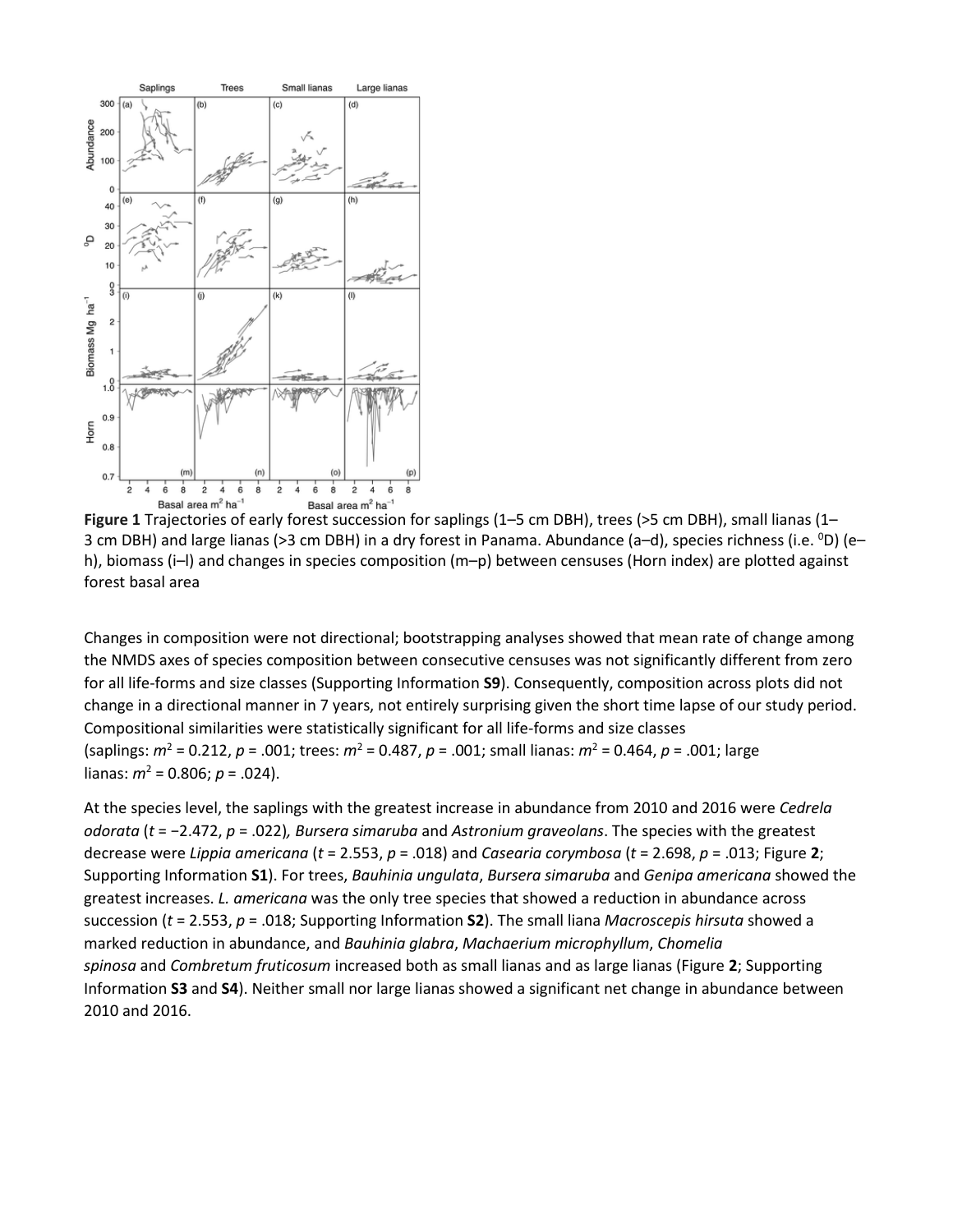

**Figure 2** Changes in species abundances of saplings, trees, small lianas and large lianas after 6 years of succession in early regenerating tropical dry forests in Panama. Species further away from the 1:1 line had the greatest change in abundance from the initial to the last census. Ln stands for natural logarithm. Labels correspond to species with an abundance greater than 35 individuals for saplings and small lianas and species with more than 20 individuals for trees and larger lianas. Saplings: Astrgr = *Astronium graveolans*, Burssi = *Bursera simaruba*, Caseco = *Casearia corymbosa*, Cedrod = *Cedrela odorata*, Cordal = *Cordia alliodora*, Cochvi = *Cochlospermum vitifolium*, Entecy = *Enterolobium cyclocarpum*, Guazul = *Guazuma ulmifolia*, Lipiam = *Lippia americana*, Waltgl = *Waltheria glomerata*. Trees: Bauhun = *Bauhinia ungulata*, Burssi = *Bursera simaruba*, Courfe = *Coursetia ferruginea*, Dipham = *Diphysa americana*, Geniam = *Genipa americana*, Handoc = *Handroanthus ochraceus*. Small lianas: Macrhi = *Macroscepis hirsuta*. Large lianas: Bauhgl = *Bauhinia glabra*, Machmi = *Machaerium microphyllum*

The combination of edaphic factors and initial conditions explained up to 44.7% of the variance in community properties (Table **2**). Edaphic factors and initial conditions (marginal coefficients) explained more of the variation in the changes in abundance, richness and biomass of saplings and trees than for small and large lianas (Table **2**). Likewise, changes in compositional similarity (Horn) of saplings and trees were better explained by edaphic factors and initial conditions than for small lianas and large lianas (Table **2**).

| Table 2. Effects of edaphic factors and initial conditions on the rates of change in four community properties for |  |
|--------------------------------------------------------------------------------------------------------------------|--|
| saplings, trees, small lianas and large lianas in an early successional dry forest in Panama                       |  |

| Life-form    | Response variable                   | $R(m)^2$ (%) | $R(c)^{2}$ (%) |
|--------------|-------------------------------------|--------------|----------------|
| Saplings     | Structure (∆ abundance)             | 30.6         | 55.1           |
|              | Richness ( $\Delta$ <sup>o</sup> D) | 18.1         | 21.9           |
|              | $\Delta$ Biomass                    | 26           | 50.9           |
|              | Composition (horn)                  | 23           | 27.7           |
| <b>Trees</b> | Structure (∆ abundance)             | 7.9          | 9.4            |
|              | Richness ( $\Delta$ <sup>o</sup> D) | 20.7         | 27.2           |
|              | $\Delta$ Biomass                    | 36.7         | 57.2           |
|              | Composition (horn)                  | 44.7         | 58.7           |
| Small lianas | Structure (∆ abundance)             | 10.8         | 10.8           |
|              | Richness ( $\Delta$ <sup>o</sup> D) | 6.4          | 10.9           |
|              | ∆ Biomass                           | 5.9          | 19.7           |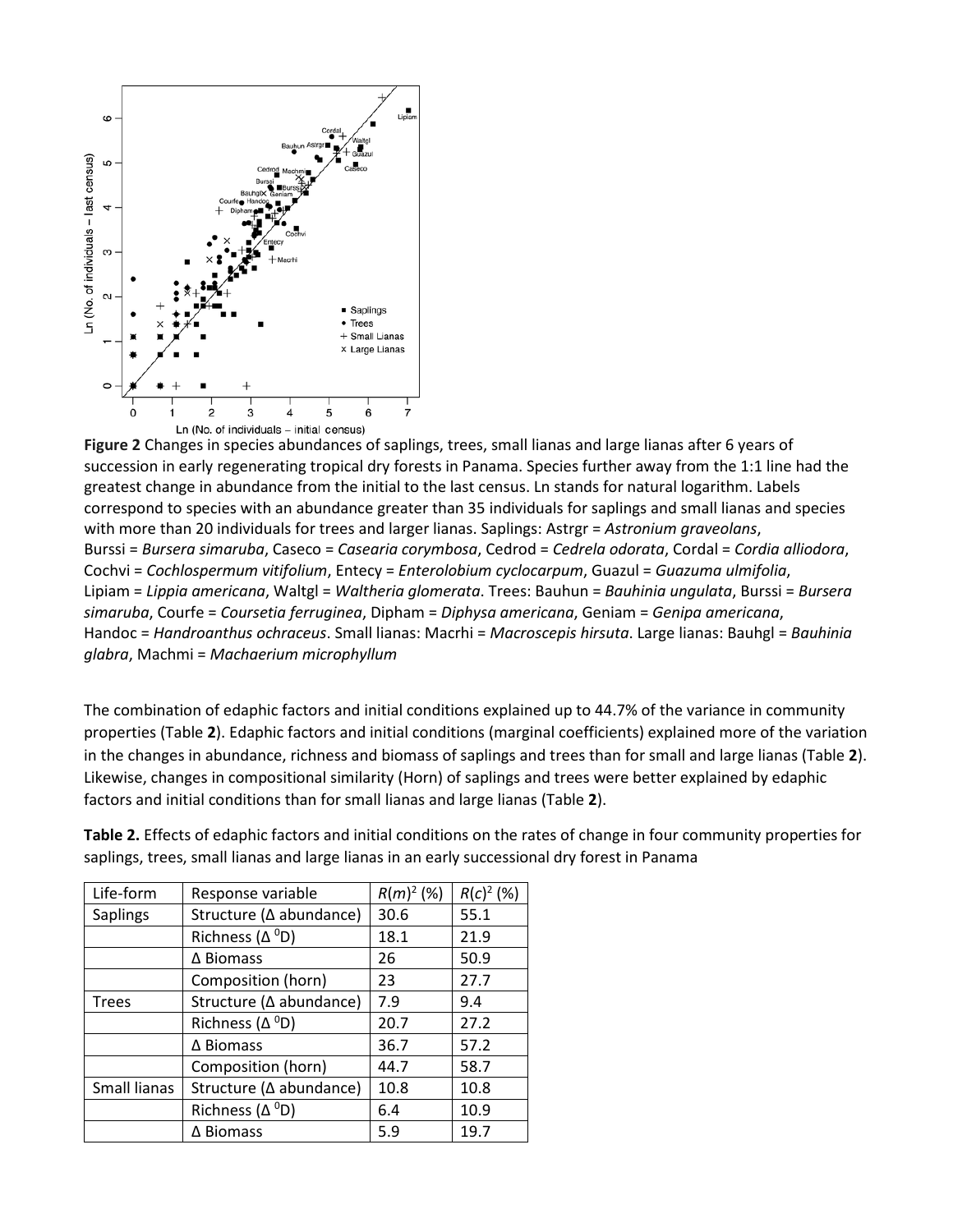|              | Composition (horn)                  | 4.9  | 31.9 |
|--------------|-------------------------------------|------|------|
| Large lianas | Structure (∆ abundance)             | 10.9 | 26.6 |
|              | Richness ( $\Delta$ <sup>o</sup> D) | 6.3  | 6.3  |
|              | $\Delta$ Biomass                    | 7.5  | 61.9 |
|              | Composition (horn)                  | 15.7 | 19.3 |

#### Note

*R*(*m*) <sup>2</sup> stands for marginal coefficient, which represents the variance explained by the fixed factors in a linear mixed model. R(c)<sup>2</sup> stands for conditional coefficient represents the variance explained by fixed and random factors in a linear mixed model. Δ, rates of change; <sup>0</sup>D, hill number zero.

Initial basal area had a strong and significant negative effect on changes in sapling abundance and tree richness (Figure **3**; Supporting Information **S7**). Initial basal area had a strong significant negative effect on tree composition, and a positive strong effect on tree biomass although marginally significant. Forest canopy cover had a strong positive effect in the abundance of saplings although marginally significant (Figure **3**; Supporting Information **S8**). Edaphic factors, in terms of Soil Axis 1 had a significant positive effect on tree biomass, and Soil Axis 2 had a strong but marginal effect sapling abundance (Figure **3**). Topography, in terms of TPI, had a significant positive effect in the composition of large lianas. The effect of census was significant for structure, richness and biomass of saplings and for biomass of large lianas (Figure **3**).



**Figure 3** 95% confidence intervals of regression coefficients estimated with linear mixed models using two initial conditions, three edaphic factors and census intervals to explain the change in abundance, richness, biomass and composition across early tropical successional forests in Panama. Saplings = grey circles, trees = black circles, small lianas = grey triangles, and large lianas = black triangles. Initial BA = Initial Basal Area, ForCov = Forest canopy cover inside and around plots. The radius of forest canopy cover was selected for each dataset using linear mixed models (50 m for saplings, 30 m for trees, 50 m for small lianas and 50 m for large lianas). Topo = Topographic inside and around the plots (Elevation for saplings, slope for trees, aspect for small lianas and TPI [Topographic Position Index] for large lianas)

### 4 DISCUSSION

As far as we are aware, our study is the first to assess how trajectories of early successional tropical dry forests are simultaneously affected by edaphic factors and initial conditions for both trees and lianas. We found that edaphic factors and initial conditions affected the variation in the trajectories of community properties of trees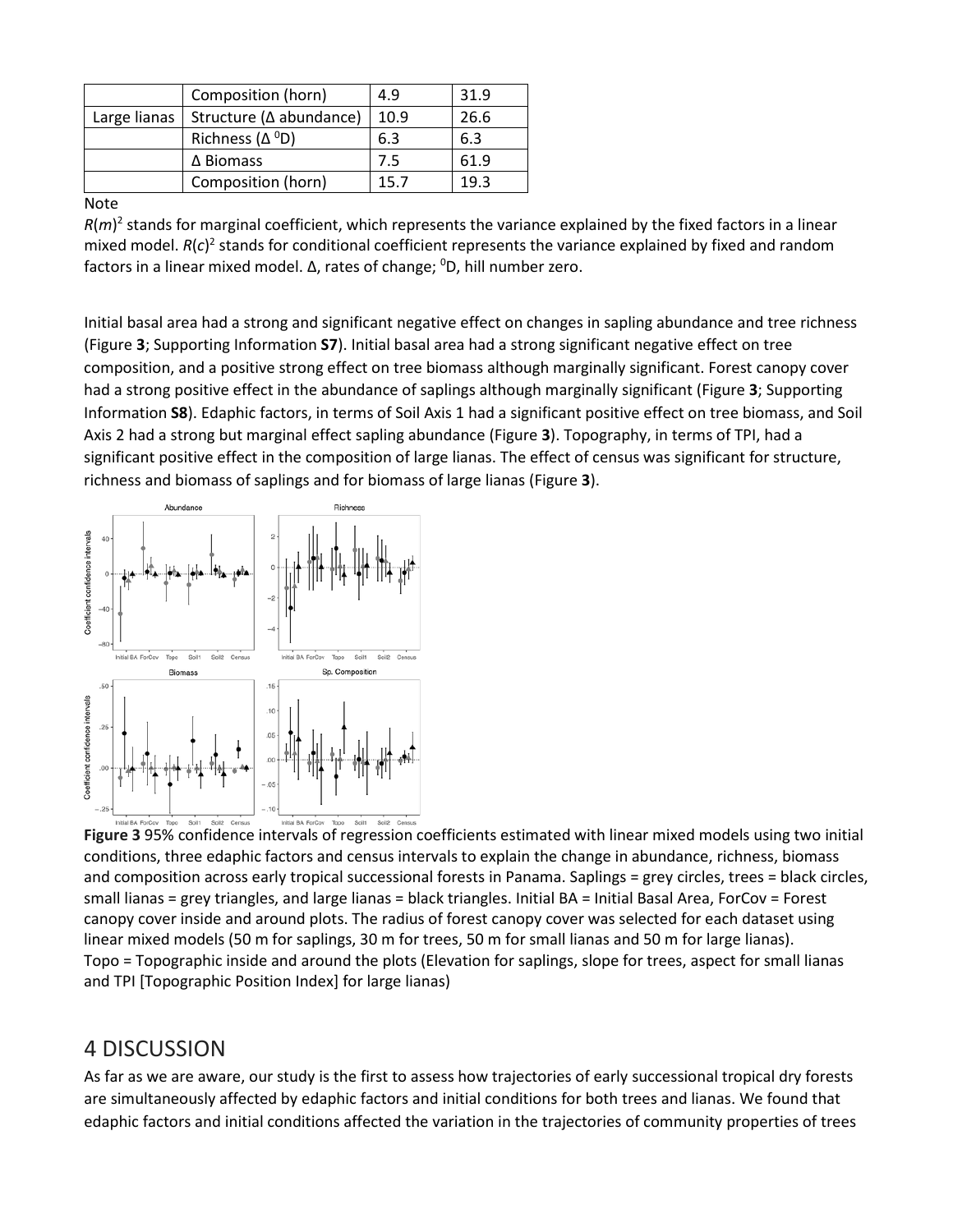and lianas in very different ways. Specifically, variation in tree biomass was correlated to soil nutrients, and variation in the composition of large lianas was correlated to TPI. Variation in the abundance and biomass of saplings, and variation of richness and composition of trees was correlated to initial basal area. While the trajectories of saplings and trees seemed to reflect community thinning, the trajectories of small and large lianas seemed to stay the same or diverge as succession progressed.

### 4.1 Edaphic factors

Soil fertility had a significant effect on tree biomass accumulation and a marginal effect on changes in sapling abundance. In old growth forests, soil nutrients have been found to determine species distributions (Hall, McKenna, Ashton, & Gregoire, **2004**), to determine community structure at local scales (Baldeck et al., **2013**), to affect growth of both saplings and trees (Turner, Brenes-Arguedas, & Condit, **2018**) and to determine the distribution of tree species at regional scales (Condit, Engelbrecht, Pino, Pérez, & Turner, **2013**). In young secondary forests, soil fertility in terms of N and P can have significant effects on plant performance (Ayala-Orozco et al., **2017**; van Breugel et al., **2019**; Lawrence, **2003**; Powers & Marín-Spiotta, **2017**). For example, Werden et al. (**2018**) found that soil chemistry, including P, determined the distribution of 82 species across 84 successional dry forest plots in Costa Rica. Likewise, Davidson et al. (**2004**) showed that experimental addition of N significantly increased tree biomass in a young successional moist forests in Brazil. Aside from N and P, other nutrients seem to play a role in tree biomass accumulation; Santiago-García, Finegan, and Bosque-Pérez (**2019**) found that K and Cu were associated with the variability of tree biomass in young wet regenerating forests in Costa Rica. Our results indicate that Soil Axis 1 represents a gradient of soil nutrients that ranges from high to low P, and from Al to Ca (Table **1**). Phosphorus availability affects leaf photosynthetic rates (Reich, Oleksyn, & Wright, **2009**), Ca availability affects cellular respiration and stomatal control (McLaughlin & Wimmer, **1999**) and Al can increase soil pH and preclude nutrient absorption (Lüttge & Clarkson, **1992**). Our results are comparable to what Moran et al. (**2000**) found in young successional forests in Brazil, where differences in Al and Ca significantly affected changes in tree height across forest plots. Phosphorus and Ca are also key for fine root growth in successional dry forests in Costa Rica (Powers & Peréz-Aviles, **2013**), and root growth directly impacts biomass accumulation (Cairns, Brown, Helmer, & Baumgardner, **1997**). In sum, the variability across studies on which soil nutrients affect successional forests, plus the lack of correlations between our soil fertility axes and other community properties, highlights the difficulty in studying the role of soil nutrients in successional trajectories. Nevertheless, the significant correlation we found indicates a role for soil nutrients in tree biomass accumulation in young tropical dry forests.

Topographic variables explained the changes in species composition of large lianas. The positive correlation between community similarity and TPI indicates that temporal species turnover of large lianas is low on slopes and ridges (TPI ≥ 0), whereas turnover is higher in valleys and troughs (TPI < 0). The positive correlation between TPI and community similarity may be related to species' specific associations to slopes and ridges. In a moist old growth forest in Panama, Dalling et al. (**2012**) found that 44% of all liana species showed habitat preferences, with 26 species showing significant associations with slopes and drier soils. If species are associated with a specific habitat, low temporal turnover could be expected because species tend to recruit, establish and remain in areas (i.e. preferred habitats) where their performance is higher (Feeley et al., **2011**; Kanagaraj, Wiegand, Comita, & Huth, **2011**). If that is the case, species turnover of large lianas may be more stable on slopes and ridges in early regenerating dry forests.

Compositional similarity of lianas can also remain high over time if topographic position is related to tree fall gaps. Forest gaps are responsible for the maintenance of liana diversity (Ledo & Schnitzer, **2014**), so if gaps form more often on slopes, as it has been reported by Poorter, Jans, Bongers, and Van Rompaey (**2009**), gap formation via topography could also explain why liana composition was consistently high on slopes and ridges over time. However, if gap formation was associated with topography, changes in the abundance of saplings or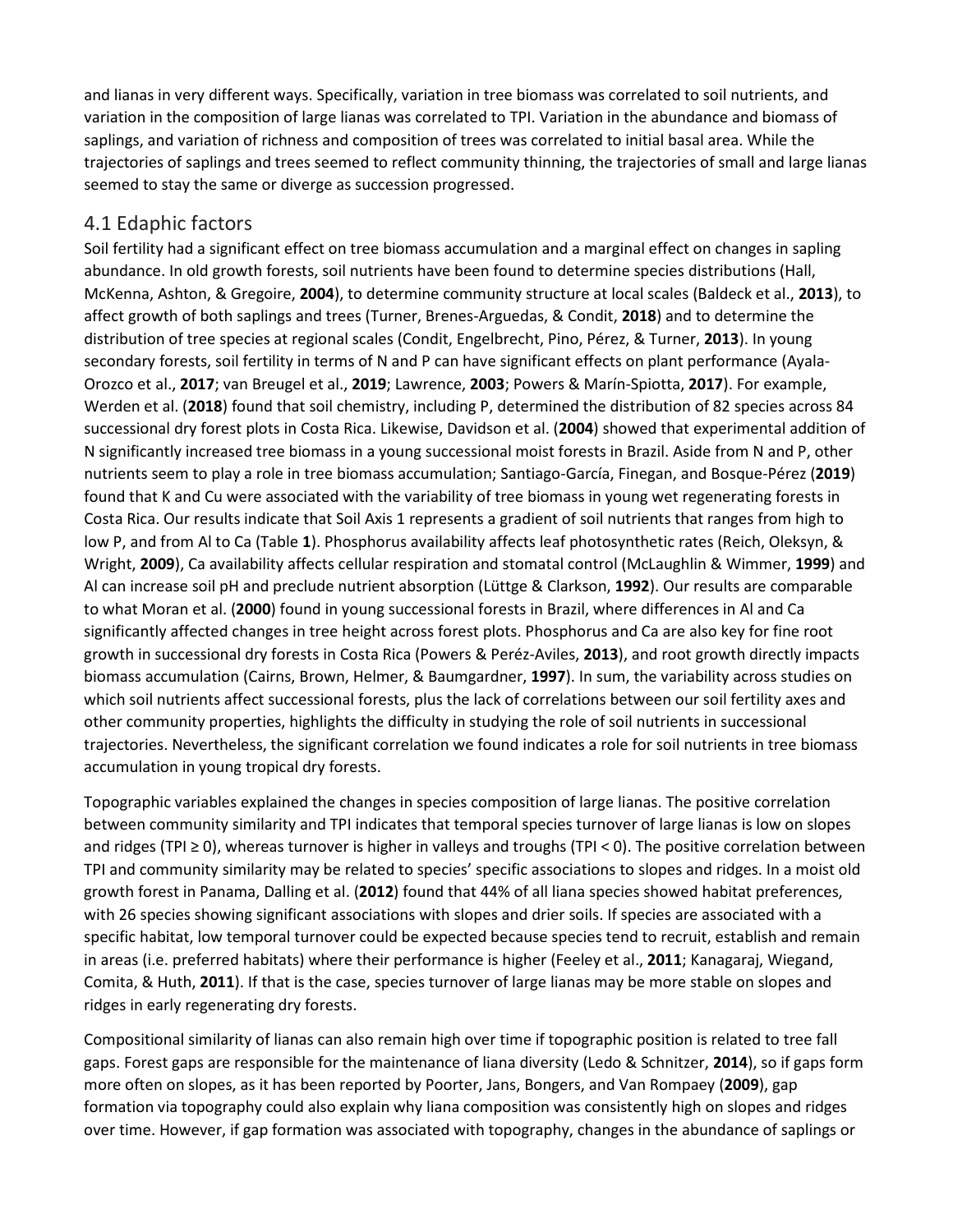small liana should have also been correlated with topography because an influx of resources due to gap formation increases the abundance of saplings and small lianas (Schnitzer & Carson, **2001**). The joint effect of topography and gap formation on the changes in community properties for other life-forms merit further study. Overall, topography has been shown to affect forest succession (Scatena & Lugo, **1995**; Scholten et al., **2017**), but variation in topography only seems to be meaningful for large lianas across our young successional plots.

### 4.2 Initial conditions

Initial conditions denote two related drivers across plots undergoing succession. One is the variation in forest canopy cover across contemporary plots at the onset of forest succession and the other is the variation in the amount of area covered by woody plants across plots during succession (Meiners, Pickett, & Cadenasso, **2015**). Both drivers are key to understand forest succession because the first (i.e. forest canopy cover) is linked to abandonment conditions, agricultural history, propagule source and landscape connectivity (Parker & Pickett, **1998**). The second driver (i.e. initial basal area) is linked to competition, stem growth and mortality during or after the formation of a canopy (Chazdon et al., **2007**). Therefore, assessing initial conditions in terms of forest canopy cover and initial basal area is vital to determine how initial conditions affect the rates of biomass accumulation and species gain during the first years of succession (Donato et al., **2012**; Phillips, **2004**).

Our results showed that forest canopy cover at the onset of succession had a positive effect on seedling establishment, although marginally significant. Our results support other studies that have shown that forest canopy cover enhances plant recruitment, perhaps via facilitation or by increasing seed dispersal (Avila-Cabadilla et al., **2012**; Derroire, Coe, & Healey, **2016**; Griscom & Ashton, **2011**; Lebrija-Trejos, Meave, Poorter, Pérez-García, & Bongers, **2010**; Lohbeck et al., **2013**; Maza-Villalobos, Balvanera, & Martínez-Ramos, **2011**). Higher forest canopy cover might have increased the abundance of species already present in the riparian corridors around our plots. For example, wind dispersed species, such as *Astronium graveolans*, *Cedrela odorata* and *Cordia alliodora*, which are abundant in the riparian forests in our sites (Griscom et al., **2011**) increased in abundance throughout our study (Figure **2**). It is possible that forest canopy cover at the onset of succession might contribute to the increase in saplings as succession progresses.

Our results support the prediction that stands with lower initial basal area experience faster changes in plant abundance, richness and biomass, as evidenced by the decreasing rates of change in sapling abundance and biomass and in tree richness (Figure **3**; Supporting Information **S7**). Basal area can be an indicator of competition intensity early in succession because low initial basal area can reflect more space available for recruitment and growth. Conversely, high initial basal area may accelerate sapling mortality and slow sapling biomass accretion because patches with more basal area transpire more water (Berry et al., **2017**) probably leaving little soil moisture left for saplings. Moreover, our results resemble what van Breugel et al. (**2006**) found in a successional forest in Mexico, where mortality via self-thinning was higher than recruitment along a gradient from high initial basal area to low initial basal area. van Breugel et al. (**2006**) also found that as stands gained recruits and stems increased in size, basal area also increased, but mortality via self-thinning also increased. This gradient in local initial basal area may help explain our results; the decrease in saplings abundance and biomass over time can be due to mortality via self-thinning because more basal area implies more competition for soil moisture. Furthermore, the decrease in tree richness over time can be due to competition for space in the canopy, because space availability in the canopy diminishes as basal area increases (Lebrija-Trejos, Meave, et al., **2010**).

Our results also support the prediction that stands with lower initial basal area can undergo fast rates of change in species composition and biomass accumulation. We found that community similarity increased as initial basal area increased, which is mirrored by the decrease in tree richness (Figure **3**; Supporting Information **S7**). As selfthinning reduces sapling abundance and richness, and as competition delays sapling growth into the next size class, tree species composition becomes more homogeneous. In other words, as initial basal increases, space in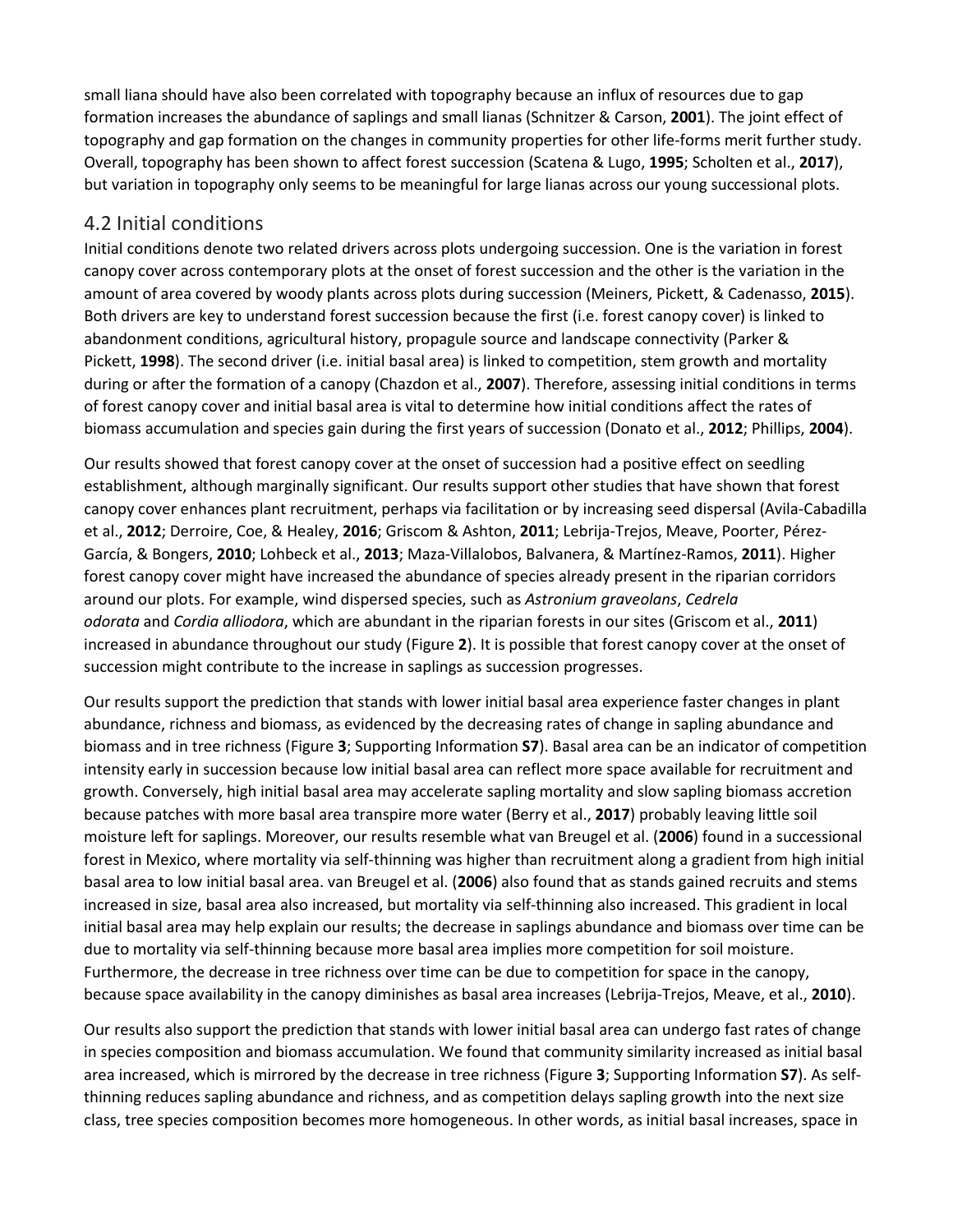the canopy becomes more crowed and competition intensifies, making it harder for saplings from different species to grow, reach a space in the forest canopy and contribute to tree species richness. Given that our plots are young, it might take decades for the stem exclusion phase of succession to end and gaps begin to form so saplings of new species are able to growth and join the forest canopy (Chazdon, **2014**). The positive marginal effect of high initial basal area on tree biomass accumulation can be explained by the fact that larger trees are able to accumulate biomass at a faster rate than smaller trees (Lockett & Goodwin, **1999**; Stephenson et al., **2014**). Contemporary plots with more initial basal can show higher rates of biomass accumulation because larger trees (i.e. higher initial basal) have higher leaf mass and leaf area, which allows them to sequester more carbon per unit of diametric growth (Stephenson et al., **2014**).

The amount of basal area early in succession can have crucial implications on successional trajectories because it can set the rate at which the structure, richness and biomass of saplings and trees change over time. Norden et al. (**2015**) provided an elegant and comprehensive model of tropical forest succession that incorporates the effect of basal area on the changes in structure and diversity. They found that initial basal area early in succession was associated with positive and increasing rates of change in stem density as succession progressed. Contrary to their model, our results show that high initial basal area early in succession decreased the rate of change at which saplings are recruited, sapling biomass is accumulated and species are added to the forest. These apparently contradicting results may be explained by two concomitant processes; at the very onset of succession, initial basal area determines the magnitude of the rates of change at which forests will accumulate individuals, species and biomass. As succession proceeds, basal area will continue to increase but the rates of change, although positive, will decrease in magnitude over time just as Norden et al. (**2015**) and Lebrija-Trejos, Meave, et al. (**2010**) have found. As succession continues, basal area saturates, large trees begin to die (Denslow & Guzman, **2000**) and the rates of change of community properties stabilize just as biomass accumulation plateaus (Chazdon et al., **2007**). Overall, our results show that the variability of initial conditions, as reflected by different initial basal areas across plots, may affect the rates of change of young successional tropical dry forests (van Breugel et al., **2006**; Chazdon et al., **2007**; Norden et al., **2015**). As succession continues, processes such as competition or niche selective forces will probably override the effects that initial conditions had early in succession (Li et al., **2016**).

#### 4.3 Species-specific changes during early succession

Changes in the abundance of key tree and liana species seem to be consistent among neotropical dry forests. For example, *Astronium graveolans*, *Bursera simaruba*, *Cedrela odorata* and *Handroanthus ochraceus*, which increased in our plots, have also been found to increase in abundance in early successional dry forests in Costa Rica (Kalacska et al., **2004**), Nicaragua (Marín, Tigabu, González-Rivas, & Odén, **2009**), Brazil (Madeira et al., **2009**) and Colombia (Castellanos-Castro & Newton, **2015**). Likewise, *Cordia alliodora* and *Bauhinia ungulata*, which also increased in abundance during our study, have been shown to increase during succession in dry forests in Nicaragua (Esquivel, Harvey, Finegan, Casanoves, & Skarpe, **2008**; Marín et al., **2009**). Most of these species either have small seeds that are wind dispersed, show high specific leaf area or are deciduous (Engemann et al., **2016**; Wright et al., **2010**). A combination of these traits are common among tree species in young successional dry forests (Lohbeck et al., **2012**). The species that decreased during our study have also been shown to decrease elsewhere. For example, *Lippia americana*, *Guazuma ulmifolia* and *Cochlospermum vitifolium* also decrease in abundance in successional dry forests in Colombia (Castellanos-Castro & Newton, **2015**) and Costa Rica (Kalacska et al., **2004**; but see Powers et al., **2009**). These three species are light demanding and become quickly out-competed by surrounding taller vegetation (Griscom et al., **2011**). The liana species *Machaerium microphyllum* and *Bauhinia glabra*, which increased during our study, also increased throughout forest succession in a Colombian dry forest (Castellanos-Castro & Newton, **2015**). Even though we did not find significant changes in composition during 7 years of succession across plots that span 20 years of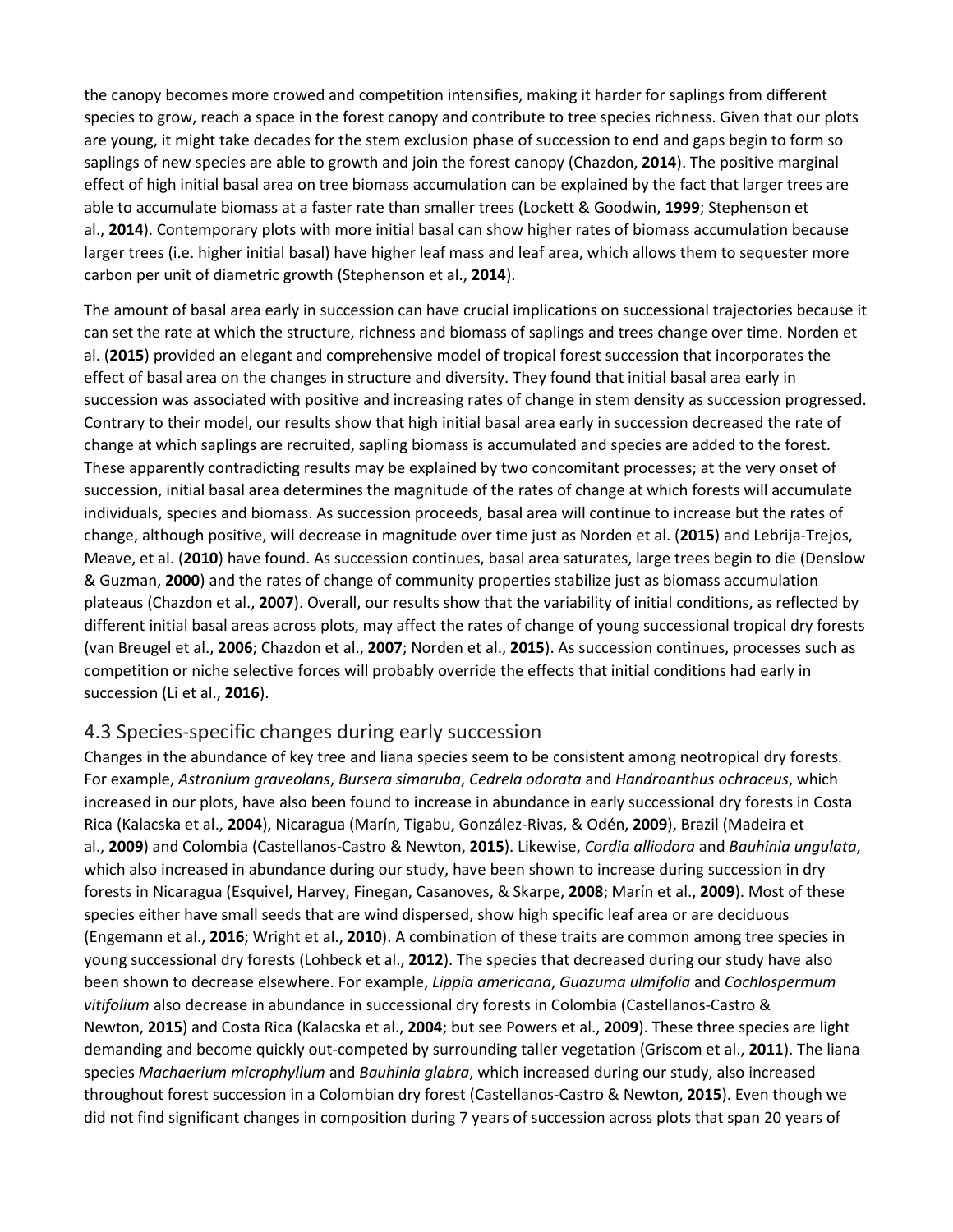regeneration, species-specific responses to succession coincide across regenerating dry forests in Central and South America. These responses are probably due to species-specific growth rates or leaf traits across the species' geographic distribution.

### 4.4 Successional trajectories

Determining the predictability of forest succession has been a heavily debated topic (Li et al., **2016**; Meiners, Cadotte, et al., **2015**; Norden et al., **2015**; Pickett et al., **2001**). Our findings concur with studies that show that tree abundance and especially tree biomass, increase in a predicable fashion early in succession (Derroire, Balvanera, et al., **2016**; Dupuy et al., **2012**; Kennard, **2002**; Lebrija-Trejos, Meave, et al., **2010**). However, our results also show important spatial and temporal heterogeneity in successional trajectories among sites of similar age for saplings and for small and large lianas. Such heterogeneity not only reflects that different mechanisms (i.e. niche differentiation, initial conditions, etc.) might be operating simultaneously across the landscape with variable strengths, but it also calls for a nuance approach to better understand the drivers of forest succession across space and time (Arroyo-Rodríguez et al., **2015**).

Moreover, no other study, as far as we are aware, has tracked the trajectories of change for structure, species richness, composition and biomass of lianas in early successional dry forests. Other studies in successional moist forests have shown that liana abundance, biomass and richness reach high levels early in succession, but liana density declines after 50–70 years of succession while liana basal area remains high as forests age (Barry et al., **2015**; Dewalt, Schnitzer, & Denslow, **2000**; Lai, Hall, Turner, & van Breugel, **2017**). In wetter forests, liana abundance decline, richness remains constant and biomass increases during forest succession (Letcher & Chazdon, **2009**). In drier forests, liana abundance, richness and basal area appear to increase rapidly and then decline as forests age (Madeira et al., **2009**). Our results from an early successional dry forest show that liana structure, composition and biomass are heterogeneous and seem less predictable than trajectories for trees. High variability in liana structure and biomass can be related to different degrees of canopy closure among plots; lianas tend to show less recruitment when light availability in the understorey is low, and only lianas that were able to reach the top of the canopy will continue to grow and accumulate biomass (Letcher, **2015**). Overall, the direction and magnitude of the trajectories for trees seem predictable and are congruent with other studies, but more detailed studies are needed to determine why large lianas show almost divergent trajectories among plots.

### 5 CONCLUSIONS

We followed the fate of approximately 8,000 trees and lianas for 7 years and concluded that the succession of trees, measured by their abundance, richness and biomass follow a predictable trajectory in tropical dry forests. However, the successional trajectories of lianas in these forests seemed less predictable. More importantly, we found that edaphic factors and initial conditions explained some of the changes in early successional dry forest communities. Edaphic factors were correlated with tree biomass accumulation and with changes in species composition for large lianas. Initial conditions were good predictors of the changes in sapling structure and biomass and trees richness and composition. Low basal area during the first years of succession may allow rapid plant recruitment because more light and space are available. In areas with high initial basal area early, however, the rates of change of sapling abundance, richness and biomass decreased, which suggests a reduction in the speed of establishment and recruitment as succession progresses. Nevertheless, as basal area increases over time, larger trees accumulate more biomass. We propose that initial conditions, although stochastic in nature, can determine the magnitude of the rates at which early successional dry forests will recruit new trees, accumulate new species richness and accrue biomass. As succession proceeds, the rates of change will continue to be positive but will drop in magnitude, and the strong initial effect of initial conditions will diminish over time.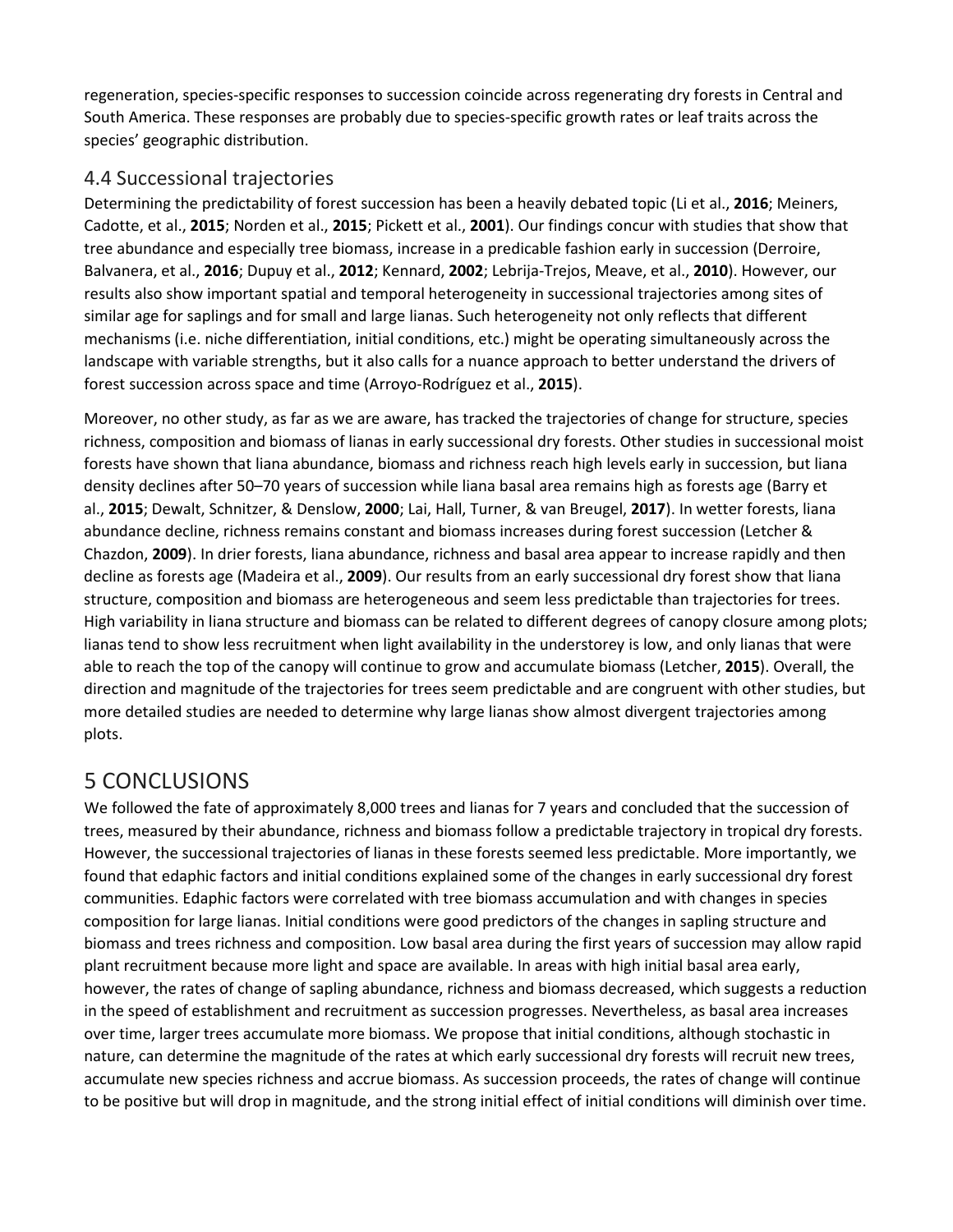# ACKNOWLEDGEMENTS

This research was supported by The Grantham Foundation for the Protection of the Environment. We are grateful to the private landowners who allowed us to work on their land. Edwina von Gal and Vernon Scholey provided useful background information and moral support throughout the study. We are grateful to the staff of the Achotines Laboratory of the Inter-American Tropical Tuna Commission (IATCC) and Eco Venao for their generosity during field visits. Research was conducted under a series of research permits issued to J.S.H. by the Ministry of the Environment of Panama. This work could not have been completed without the dedication and hard work by numerous individuals participating in field work over the years. We are particularly grateful to Andres Hernandez, Carlos Diaz, Johana Balbuena, Anabel Rivas, Guillermo Fernandez, Miguel Nunez, Edwin Garcia, and Cristina Barber. S.E.-V. is grateful to Katherine Sinacore and KC Cushman for invaluable help during data analysis. David Deffilipis and edited an early version of the manuscript, Natalia Norden gave valuable comments to the manuscript, Ana Cristina Palma and Beatriz H. Ramirez edited the abstract in Spanish. S.E.-V. has been supported by a fellowship from the Departamento Administrativo de Ciencia, Tecnología e Innovación COLCIENCIAS.

# AUTHORS' CONTRIBUTIONS

S.E.-V. conceived the manuscript. J.S.H and M.v.B. designed the sampling protocols and lead sampling campaigns. M.B., J.S.H, B.L.T., T.C. and M.v.B. collected the data. S.E.-V. analysed the data. S.E.-V, J.S.H., S.A.S., B.L.T., T.C. and M.v.B. wrote the manuscript. All authors contributed critically to the drafts and gave final approval for publication.

# DATA AVAILABILITY STATEMENT

Data used in this study are archived at figshare: **<https://doi.org/10.6084/m9.figshare.7144112>** (Estrada-Villegas et al., **[2019](https://besjournals.onlinelibrary.wiley.com/doi/full/10.1111/1365-2745.13263#jec13263-bib-0037)**).

### Supporting Information

| l Filename                                               | Description |
|----------------------------------------------------------|-------------|
| jec13263-sup-0001-Supinfo.docxapplication/docx, 831.5 KB |             |

Please note: The publisher is not responsible for the content or functionality of any supporting information supplied by the authors. Any queries (other than missing content) should be directed to the corresponding author for the article.

### REFERENCES

Aide, T. M., Clark, M. L., Grau, H. R., López-Carr, D., Levy, M. A., Redo, D., … Muñiz, M. (2013). Deforestation and reforestation of Latin America and the Caribbean (2001–

2010). *Biotropica*, **45**(2), 262– 271. <https://doi.org/10.1111/j.1744-7429.2012.00908.x>

Arroyo-Rodríguez, V., Melo, F. P. L., Martínez-Ramos, M., Bongers, F., Chazdon, R. L., Meave, J. A., … Tabarelli, M. (2015). Multiple successional pathways in human-modified tropical landscapes: New insights from forest succession, forest fragmentation and landscape ecology research. *Biological Reviews*, **92**(1), 326– 340. <https://doi.org/10.1111/brv.12231>

Avila-Cabadilla, L. D., Sanchez-Azofeifa, G. A., Stoner, K. E., Alvarez-Añorve, M. Y., Quesada, M., & Portillo-Quintero, C. A. (2012). Local and Landscape factors determining occurrence of phyllostomid bats in tropical secondary forests. *PLoS ONE*, **7**(4), e35228. <https://doi.org/10.1371/journal.pone.0035228>

Ayala-Orozco, B., Gavito, M. E., Mora, F., Siddique, I., Balvanera, P., Jaramillo, V. J., … Martínez-Meyer, E. (2017). Resilience of soil properties to land-use change in a tropical dry forest ecosystem. *Land Degradation & Development*, **29**(2), 315– 325. <https://doi.org/10.1002/ldr.2686>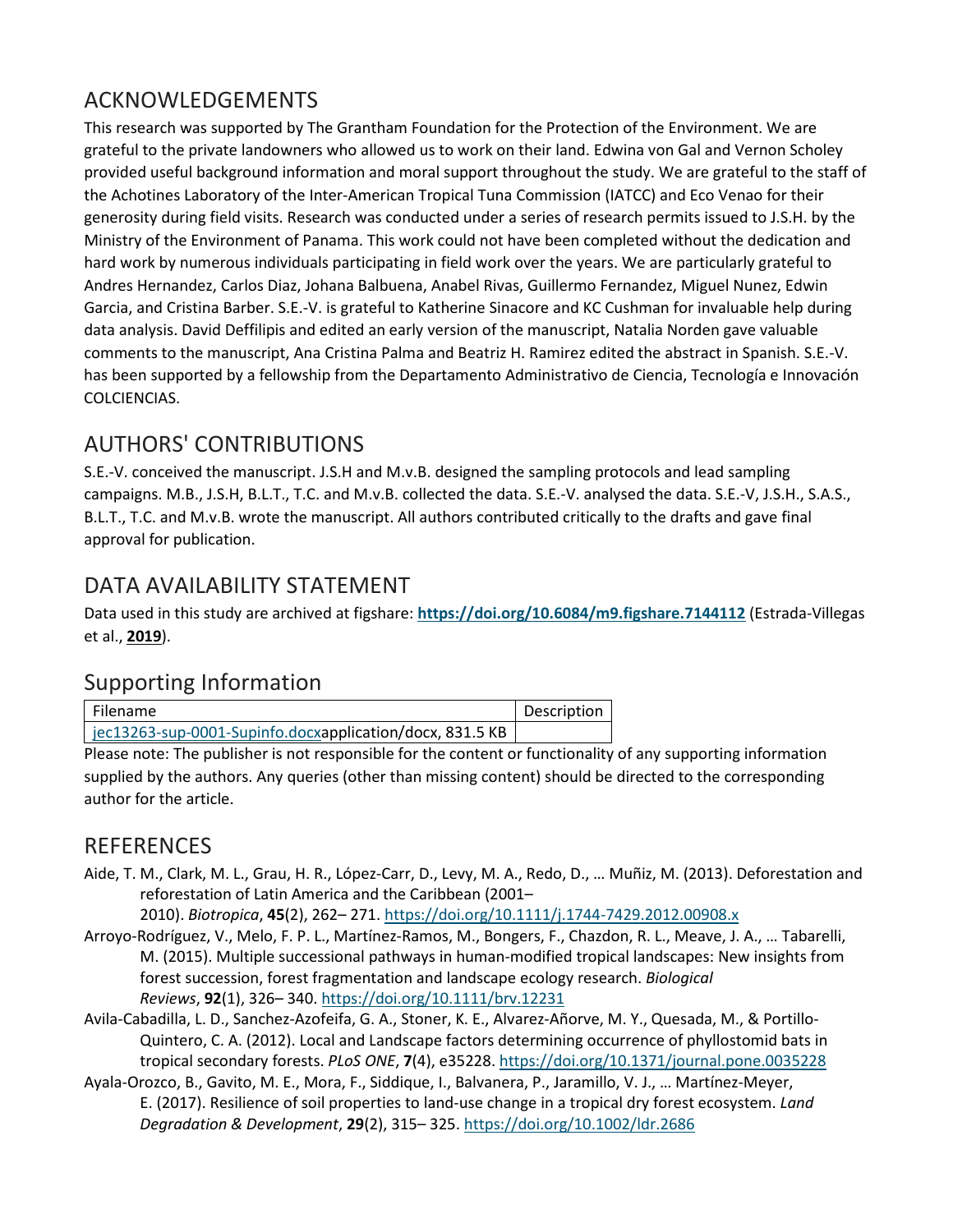Babst, F., Bouriaud, O., Alexander, R., Trouet, V., & Frank, D. (2014). Toward consistent measurements of carbon accumulation: A multi-site assessment of biomass and basal area increment across Europe. *Dendrochronologia*, **32**(2), 153– 161. <https://doi.org/10.1016/j.dendro.2014.01.002>

Baldeck, C. A., Harms, K. E., Yavitt, J. B., John, R., Turner, B. L., Valencia, R., …Dalling, J. W. (2013). Soil resources and topography shape local tree community structure in tropical forests. *Proceedings of the Royal Society B: Biological Sciences*, **280**(1753), 20122532. <https://doi.org/10.1098/rspb.2012.2532>

Banda-R, K., Delgado-Salinas, A., Dexter, K. G., Linares-Palomino, R., Oliveira-Filho, A., Prado, D., … Pennington, R. T. (2016). Plant diversity patterns in neotropical dry forests and their conservation implications. *Science*, **353**(6306), 1383– 1387. <https://doi.org/10.1126/science.aaf5080>

Barry, K. E., Schnitzer, S. A., van Breugel, M., & Hall, J. S. (2015). Rapid liana colonization along a secondary forest chronosequence. *Biotropica*, **47**(6), 672– 680. <https://doi.org/10.1111/btp.12259>

Bartoń, K. (2013). *Package 'MuMIn': multi-model inference*. R package version 1.9.13.

Becknell, J. M., & Powers, J. S. (2014). Stand age and soils as drivers of plant functional traits and aboveground biomass in secondary tropical dry forest. *Canadian Journal of Forest Research*, **44**(6), 604– 613. <https://doi.org/10.1139/cjfr-2013-0331>

Berry, Z. C., Looker, N., Holwerda, F., Gómez Aguilar, L. R., Ortiz Colin, P., González Martínez, T., & Asbjornsen, H. (2017). Why size matters: The interactive influences of tree diameter distribution and sap flow parameters on upscaled transpiration. *Tree Physiology*, **38**(2), 263– 275. <https://doi.org/10.1093/treephys/tpx124>

Cairns, M. A., Brown, S., Helmer, E. H., & Baumgardner, G. A. (1997). Root biomass allocation in the world's upland forests. *Oecologia*, **111**(1), 1– 11. <https://doi.org/10.1007/s004420050201>

Canty, A., & Ripley, B. (2016). *boot: Bootstrap R (S-Plus) Functions*. R package version 1.3-18.

Castellanos-Castro, C., & Newton, A. C. (2015). Environmental heterogeneity influences successional trajectories in colombian seasonally dry tropical

forests. *Biotropica*, **47**(6), 660– 671. <https://doi.org/10.1111/btp.12245>

Caughlin, T. T., Rifai, S. W., Graves, S. J., Asner, G. P., & Bohlman, S. A. (2016). Integrating LiDAR-derived tree height and Landsat satellite reflectance to estimate forest regrowth in a tropical agricultural landscape. *Remote Sensing in Ecology and Conservation*, **2**(4), 190– 203. <https://doi.org/10.1002/rse2.33>

Ceccon, E., Huante, P., & Campo, J. (2003). Effects of nitrogen and phosphorus fertilization on the survival and recruitment of seedlings of dominant tree species in two abandoned tropical dry forests in Yucatán, Mexico. *Forest Ecology and Management*, **182**(1), 387– 402. [https://doi.org/10.1016/S0378-](https://doi.org/10.1016/S0378-1127(03)00085-9) [1127\(03\)00085-9](https://doi.org/10.1016/S0378-1127(03)00085-9)

Charney, N., & Record, S. (2009). *vegetarian*. R package version 1.2.

Chave, J., Réjou-Méchain, M., Búrquez, A., Chidumayo, E., Colgan, M. S., Delitti, W. B. C., … Vieilledent, G. (2014). Improved allometric models to estimate the aboveground biomass of tropical trees. *Global Change Biology*, **20**(10), 3177– 3190. <https://doi.org/10.1111/gcb.12629>

Chazdon, R. L. (2014). *Second growth: The promise of tropical forest regeneration in an age of deforestation*. Chicago, IL: University of Chicago Press.

Chazdon, R. L., Broadbent, E. N., Rozendaal, D. M. A., Bongers, F., Zambrano, A. M. A., Aide, T. M., … Poorter, L. (2016). Carbon sequestration potential of second-growth forest regeneration in the Latin American tropics. *Science Advances*, **2**(5), e1501639. <https://doi.org/10.1126/sciadv.1501639>

Chazdon, R. L., Letcher, S. G., van Breugel, M., Martínez-Ramos, M., Bongers, F., & Finegan, B. (2007). Rates of change in tree communities of secondary Neotropical forests following major disturbances. *Philosophical Transactions of the Royal Society B: Biological Sciences*, **362**(1478), 273– 289. <https://doi.org/10.1098/rstb.2006.1990>

Clark, D. B., Palmer, M. W., & Clark, D. A. (1999). Edaphic factors and the landscape-scale distributions of tropical rain forest trees. *Ecology*, **80**(8), 2662– 2675. [https://doi.org/10.1890/0012-](https://doi.org/10.1890/0012-9658(1999)080%5B2662:EFATLS%5D2.0.CO;2) [9658\(1999\)080\[2662:EFATLS\]2.0.CO;2](https://doi.org/10.1890/0012-9658(1999)080%5B2662:EFATLS%5D2.0.CO;2)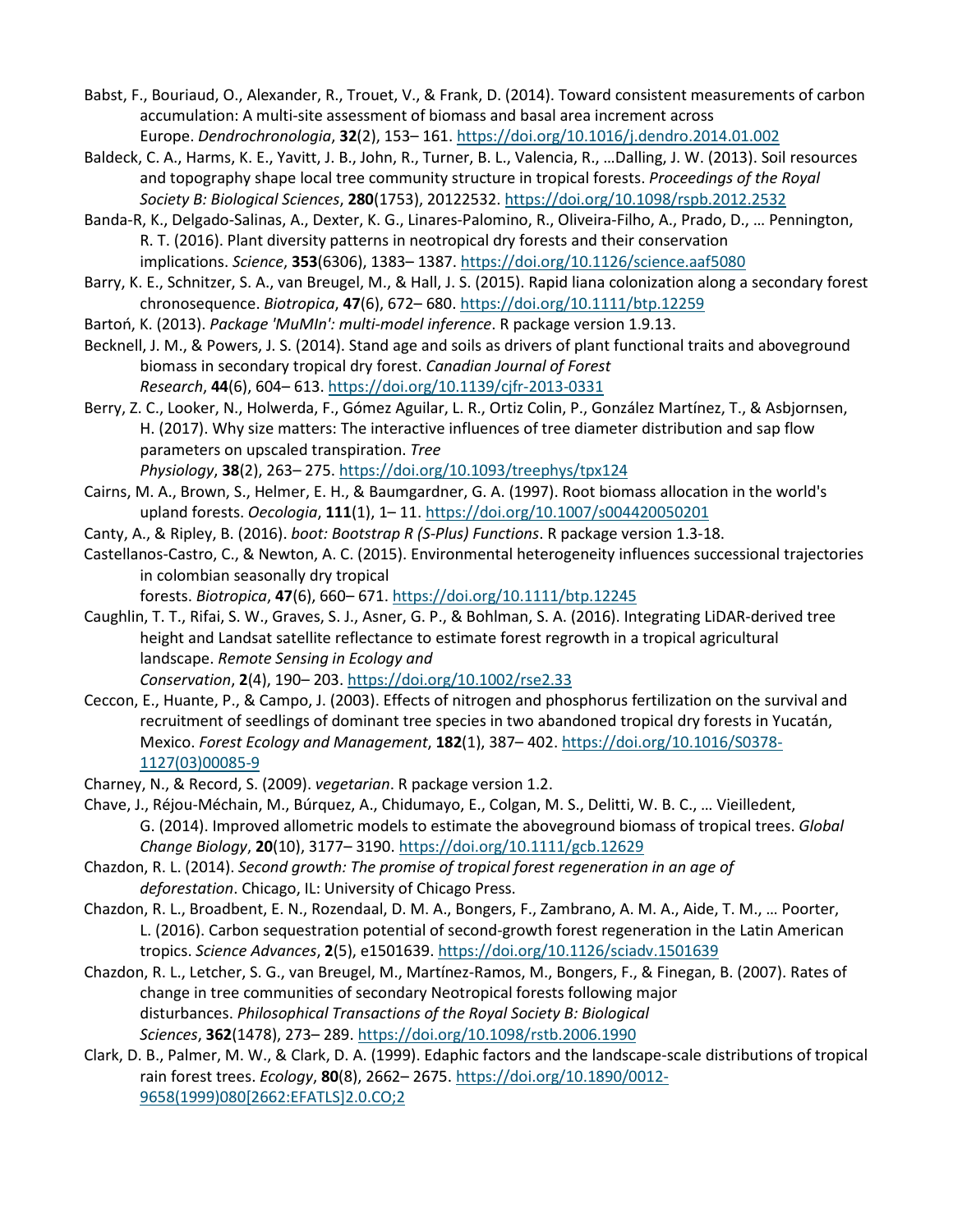- Condit, R., Engelbrecht, B. M. J., Pino, D., Pérez, R., & Turner, B. L. (2013). Species distributions in response to individual soil nutrients and seasonal drought across a community of tropical trees. *Proceedings of the National Academy of Sciences of the United States of America*, **110**(13), 5064– 5068. <https://doi.org/10.1073/pnas.1218042110>
- Crk, T., Uriarte, M., Corsi, F., & Flynn, D. (2009). Forest recovery in a tropical landscape: What is the relative importance of biophysical, socioeconomic, and landscape variables? *Landscape Ecology*, **24**(5), 629– 642. <https://doi.org/10.1007/s10980-009-9338-8>
- Crouzeilles, R., & Curran, M. (2016). Which landscape size best predicts the influence of forest cover on restoration success? A global meta-analysis on the scale of effect. *Journal of Applied Ecology*, **53**(2), 440– 448. <https://doi.org/10.1111/1365-2664.12590>
- Dalling, J. W., Schnitzer, S. A., Baldeck, C., Harms, K. E., John, R., Mangan, S. A., … Hubbell, S. P. (2012). Resourcebased habitat associations in a neotropical liana community. *Journal of Ecology*, **100**(5), 1174– 1182. <https://doi.org/10.1111/j.1365-2745.2012.01989.x>
- Davidson, E. A., Reis de Carvalho, C. J., Vieira, I. C. G., Figueiredo, R. D. O., Moutinho, P., Yoko Ishida, F., … Tuma Sabá, R. (2004). Nitrogen and phosphorus limitation of biomass growth in a tropical secondary forest. *Ecological Applications*, **14**(4), S150– S163. <https://doi.org/10.1890/01-6006>
- De Reu, J., Bourgeois, J., Bats, M., Zwertvaegher, A., Gelorini, V., De Smedt, P., …Crombé, P. (2013). Application of the topographic position index to heterogeneous landscapes. *Geomorphology*, **186**(Suppl. C), 39– 49. <https://doi.org/10.1016/j.geomorph.2012.12.015>
- Denslow, J. S., & Guzman, S. (2000). Variation in stand structure, light and seedling abundance across a tropical moist forest chronosequence, Panama. *Journal of Vegetation Science*, **11**(2), 201– 212. <https://doi.org/10.2307/3236800>
- Derroire, G., Balvanera, P., Castellanos-Castro, C., Decocq, G., Kennard, D. K., Lebrija-Trejos, E., … Healey, J. R. (2016). Resilience of tropical dry forests – A meta-analysis of changes in species diversity and composition during secondary

succession. *Oikos*, **125**(10), 1386– 1397. <https://doi.org/10.1111/oik.03229>

- Derroire, G., Coe, R., & Healey, J. R. (2016). Isolated trees as nuclei of regeneration in tropical pastures: Testing the importance of niche-based and landscape factors. *Journal of Vegetation Science*, **27**(4), 679– 691. <https://doi.org/10.1111/jvs.12404>
- Dewalt, S. J., Schnitzer, S. A., & Denslow, J. S. (2000). Density and diversity of lianas along a chronosequence in a central Panamanian lowland forest. *Journal of Tropical Ecology*, **16**(1), 1– 19. <https://doi.org/10.1017/S0266467400001231>
- Donato, D. C., Campbell, J. L., & Franklin, J. F. (2012). Multiple successional pathways and precocity in forest development: Can some forests be born complex? *Journal of Vegetation Science*, **23**(3), 576– 584. <https://doi.org/10.1111/j.1654-1103.2011.01362.x>
- Dupuy, J. M., Hernández-Stefanoni, J. L., Hernández-Juárez, R. A., Tetetla-Rangel, E., López-Martínez, J. O., Leyequién-Abarca, E., … May-Pat, F. (2012). Patterns and correlates of tropical dry forest structure and composition in a highly replicated chronosequence in Yucatan, Mexico. *Biotropica*, **44**(2), 151– 162. <https://doi.org/10.1111/j.1744-7429.2011.00783.x>
- Engemann, K., Sandel, B., Boyle, B., Enquist, B. J., Jørgensen, P. M., Kattge, J., … Svenning, J.-C. (2016). A plant growth form dataset for the New World. *Ecology*, **97**(11), 3243– 3243. <https://doi.org/10.1002/ecy.1569>
- Esquivel, M. J., Harvey, C. A., Finegan, B., Casanoves, F., & Skarpe, C. (2008). Effects of pasture management on the natural regeneration of neotropical trees. *Journal of Applied Ecology*, **45**(1), 371– 380. <https://doi.org/10.1111/j.1365-2664.2007.01411.x>
- Estrada-Villegas, S., Bailón, M., Hall, J. S., Schnitzer, S. A., Turner, B. L., Caughlin, T., & van Breugel, M. (2019). Edaphic factors and initial conditions influence successional trajectories of early regenerating tropical dry forests. *Figshare*, <https://doi.org/10.6084/m9.figshare.7144112>
- Farr, T. G., Rosen, P. A., Caro, E., Crippen, R., Duren, R., Hensley, S., … Alsdorf, D. (2007). The shuttle radar topography mission. *Reviews of Geophysics*, **45**(2), 1– 33. <https://doi.org/10.1029/2005rg000183>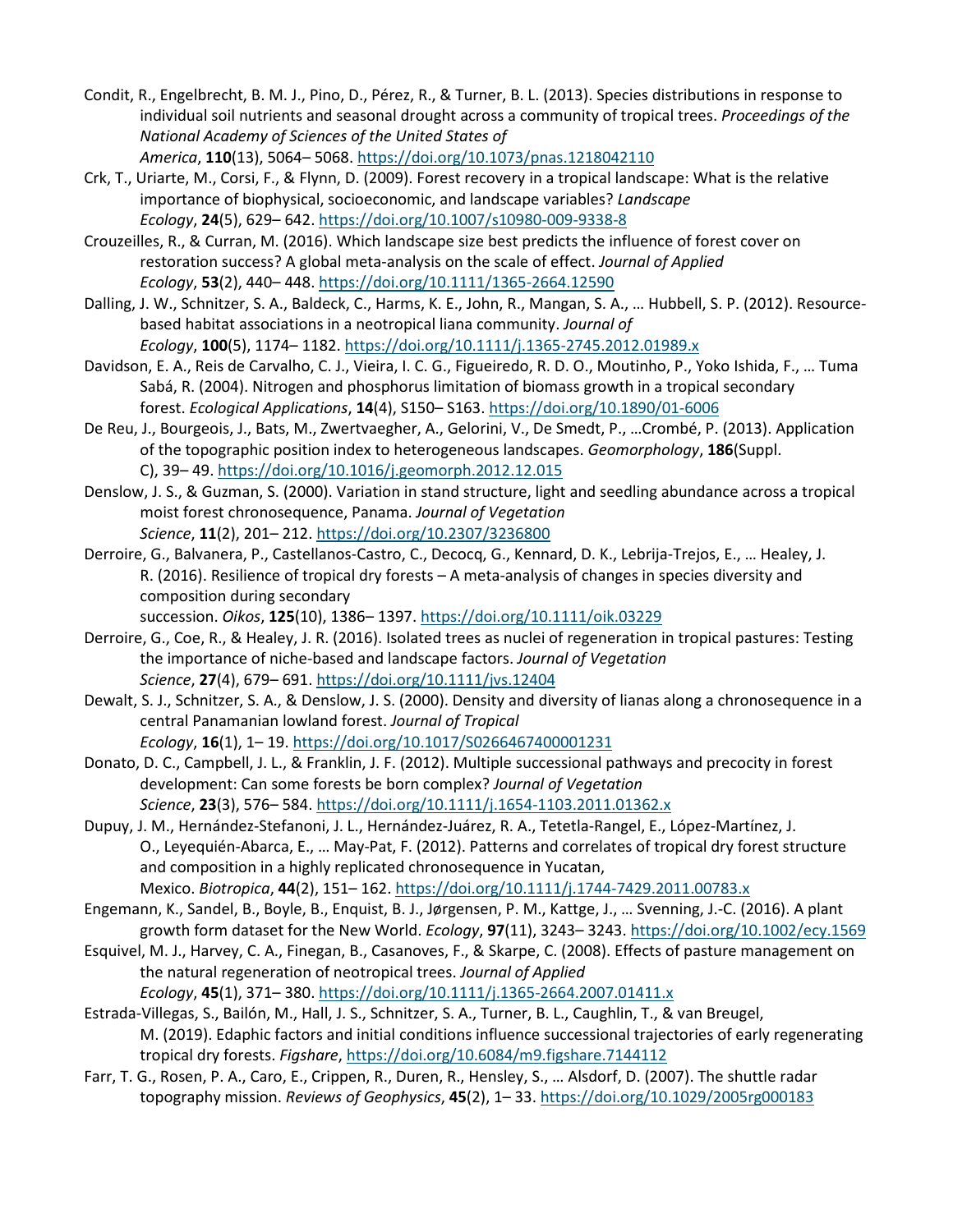Feeley, K. J., Davies, S. J., Perez, R., Hubbell, S. P., & Foster, R. B. (2011). Directional changes in the species composition of a tropical forest. *Ecology*, **92**(4), 871– 882. <https://doi.org/10.1890/10-0724.1>

Finegan, B., & Delgado, D. (2000). Structural and floristic heterogeneity in a 30-year-old Costa Rican rain forest restored on pasture through natural secondary succession. *Restoration Ecology*, **8**(4), 380– 393. <https://doi.org/10.1046/j.1526-100x.2000.80053.x>

Gałecki, A., & Burzykowski, T. (2013). *Linear mixed-effects models using R: A step-by-step approach*. New York, NY: Springer Science & Business Media.

Gelman, A. (2008). Scaling regression inputs by dividing by two standard deviations. *Statistics in Medicine*, **27**(15), 2865– 2873. <https://doi.org/10.1002/sim.3107>

Griscom, H. P., & Ashton, M. S. (2011). Restoration of dry tropical forests in Central America: A review of pattern and process. *Forest Ecology and* 

*Management*, **261**(10), 1564– 1579. <https://doi.org/10.1016/j.foreco.2010.08.027>

- Griscom, H. P., Connelly, A. B., Ashton, M. S., Wishnie, M. H., & Deago, J. (2011). The structure and composition of a tropical dry forest landscape after land clearance; Azuero Peninsula, Panama. *Journal of Sustainable Forestry*, **30**(8), 756– 774. <https://doi.org/10.1080/10549811.2011.571589>
- Griscom, H. P., Griscom, B. W., & Ashton, M. S. (2009). Forest regeneration from pasture in the dry tropics of Panama: Effects of cattle, exotic grass, and forested riparia. *Restoration Ecology*, **17**(1), 117– 126. <https://doi.org/10.1111/j.1526-100X.2007.00342.x>

Guariguata, M. R., & Ostertag, R. (2001). Neotropical secondary forest succession: Changes in structural and functional characteristics. *Forest Ecology and Management*, **148**(1– 3), 185– 206. [https://doi.org/10.1016/S0378-1127\(00\)00535-1](https://doi.org/10.1016/S0378-1127(00)00535-1)

Hall, J. S., McKenna, J. J., Ashton, P. M. S., & Gregoire, T. G. (2004). Habitat characterizations underestimate the role of edaphic factors controlling the distribution of

Entandrophragma. *Ecology*, **85**(8), 2171– 2183. <https://doi.org/10.1890/03-0043>

- Heckadom-Moreno, S. (1984). *Panama's expanding cattle front: The Santeño campesinos and the colonization of the forests*. Doctoral dissertation, University of Essex, UK.
- Herrera, B., & Finegan, B. (1997). Substrate conditions, foliar nutrients and the distributions of two canopy tree species in a Costa Rican secondary rain forest. *Plant and*

*Soil*, **191**(2), 259– 267. <https://doi.org/10.1023/a:1004209915530>

- Holdridge, L. R. (1964). *Life zone ecology*. San José, Costa Rica: Centro Científico Tropical.
- Holl, K. D., Reid, J. L., Chaves-Fallas, J. M., Oviedo-Brenes, F., & Zahawi, R. A. (2017). Local tropical forest restoration strategies affect tree recruitment more strongly than does landscape forest cover. *Journal of Applied Ecology*, **54**(4), 1091– 1099. <https://doi.org/10.1111/1365-2664.12814>
- Jackson, D. A. (1995). PROTEST: A PROcrustean Randomization TEST of community environment concordance. *Écoscience*, **2**(3), 297– 303. <https://doi.org/10.1080/11956860.1995.11682297>
- Jenny, H. (1994). *Factors of soil formation: A system of quantitative pedology*. New York, NY: McGraw-Hill.
- Jost, L., Chao, A., & Chazdon, R. (2011). Compositional similarity and beta diversity. In A. E. Magurran & B. J. McGill (Eds.), *Biological diversity: Frontiers in measurement and assessment* (pp. 66– 84). Oxford, UK: Oxford University Press.
- Kalacska, M., Sanchez-Azofeifa, G. A., Calvo-Alvarado, J. C., Quesada, M., Rivard, B., & Janzen, D. H. (2004). Species composition, similarity and diversity in three successional stages of a seasonally dry tropical forest. *Forest Ecology and Management*, **200**(1), 227– 247. <https://doi.org/10.1016/j.foreco.2004.07.001>
- Kanagaraj, R., Wiegand, T., Comita, L. S., & Huth, A. (2011). Tropical tree species assemblages in topographical habitats change in time and with life stage. *Journal of*

*Ecology*, **99**(6), 1441– 1452. <https://doi.org/10.1111/j.1365-2745.2011.01878.x>

Kennard, D. K. (2002). Secondary forest succession in a tropical dry forest: Patterns of development across a 50 year chronosequence in lowland Bolivia. *Journal of Tropical* 

*Ecology*, **18**(01), 53– 66. <https://doi.org/10.1017/S0266467402002031>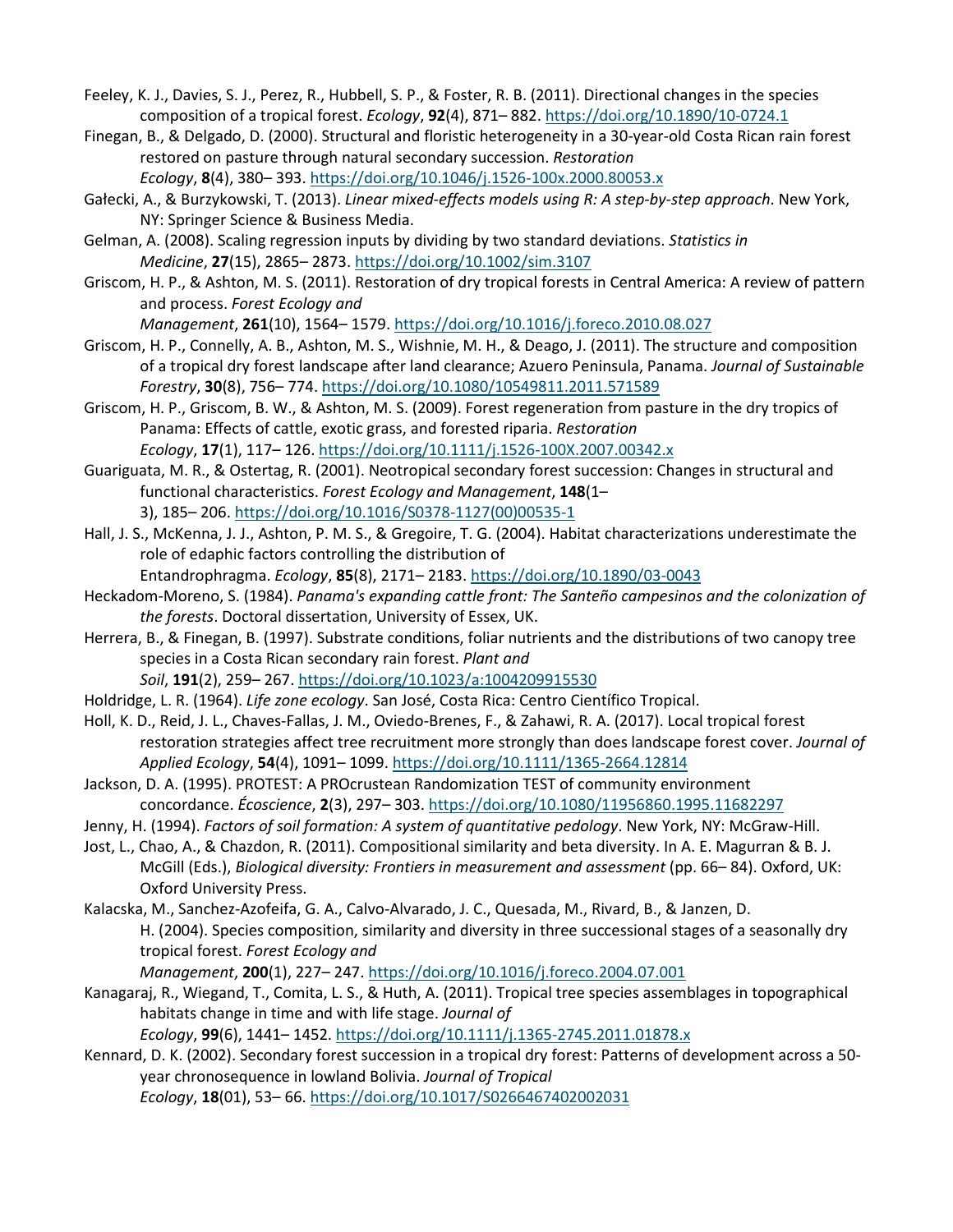- Kurzel, B. P., Schnitzer, S. A., & Carson, W. P. (2006). Predicting liana crown location from stem diameter in three panamanian lowland forests. *Biotropica*, **38**(2), 262– 266. [https://doi.org/10.1111/j.1744-](https://doi.org/10.1111/j.1744-7429.2006.00135.x) [7429.2006.00135.x](https://doi.org/10.1111/j.1744-7429.2006.00135.x)
- Lai, H. R., Hall, J. S., Turner, B. L., & van Breugel, M. (2017). Liana effects on biomass dynamics strengthen during secondary forest succession. *Ecology*, **98**(4), 1062– 1070. <https://doi.org/10.1002/ecy.1734>
- Lawrence, D. (2003). The response of tropical tree seedlings to nutrient supply: Meta-analysis for understanding a changing tropical landscape. *Journal of Tropical Ecology*, **19**(3), 239– 250. <https://doi.org/10.1017/S0266467403003274>
- Lebrija-Trejos, E., Meave, J. A., Poorter, L., Pérez-García, E. A., & Bongers, F. (2010). Pathways, mechanisms and predictability of vegetation change during tropical dry forest succession. *Perspectives in Plant Ecology, Evolution and Systematics*, **12**(4), 267– 275. <https://doi.org/10.1016/j.ppees.2010.09.002>
- Lebrija-Trejos, E., Pérez-García, E. A., Meave, J. A., Bongers, F., & Poorter, L. (2010). Functional traits and environmental filtering drive community assembly in a species-rich tropical system. *Ecology*, **91**(2), 386– 398. <https://doi.org/10.1890/08-1449.1>
- Ledo, A., & Schnitzer, S. A. (2014). Disturbance and clonal reproduction determine liana distribution and maintain liana diversity in a tropical forest. *Ecology*, **95**(8), 2169– 2178. [https://doi.org/10.1890/13-](https://doi.org/10.1890/13-1775.1) [1775.1](https://doi.org/10.1890/13-1775.1)
- Letcher, S. G. (2015). Patterns of liana succession in tropical forests. In S. A. Schnitzer, F. Bongers, R. J. Burnham, & F. E. Putz (Eds.), *Ecology of lianas* (pp. 116– 130). Oxford, UK: John Wiley & Sons.
- Letcher, S. G., & Chazdon, R. L. (2009). Lianas and self-supporting plants during tropical forest succession. *Forest Ecology and Management*, **257**(10), 2150– 2156. <https://doi.org/10.1016/j.foreco.2009.02.028>
- Li, S.-P., Cadotte, M. W., Meiners, S. J., Pu, Z., Fukami, T., & Jiang, L. (2016). Convergence and divergence in a long-term old-field succession: The importance of spatial scale and species abundance. *Ecology Letters*, **19**(9), 1101– 1109. <https://doi.org/10.1111/ele.12647>
- Lisboa, F. J. G., Peres-Neto, P. R., Chaer, G. M., Jesus, E. D. C., Mitchell, R. J., Chapman, S. J., & Berbara, R. L. L. (2014). Much beyond mantel: Bringing procrustes association metric to the plant and soil ecologist's toolbox. *PLoS ONE*, **9**(6), e101238. <https://doi.org/10.1371/journal.pone.0101238>
- Lockett, E., & Goodwin, A. (1999). Effects of initial stocking on stand development in even-aged mixed eucalypt regrowth: A preliminary model. *Australian Forestry*, **62**(1), 9– 16. <https://doi.org/10.1080/00049158.1999.10674756>

Lohbeck, M., Poorter, L., Lebrija-Trejos, E., Martínez-Ramos, M., Meave, J. A., Paz, H., … Bongers, F. (2013). Successional changes in functional composition contrast for dry and wet tropical

forest. *Ecology*, **94**(6), 1211– 1216. <https://doi.org/10.1890/12-1850.1>

- Lohbeck, M., Poorter, L., Paz, H., Pla, L., van Breugel, M., Martínez-Ramos, M., & Bongers, F. (2012). Functional diversity changes during tropical forest succession. *Perspectives in Plant Ecology, Evolution and Systematics*, **14**(2), 89– 96. <https://doi.org/10.1016/j.ppees.2011.10.002>
- Lu, D., Moran, E., & Mausel, P. (2002). Linking Amazonian secondary succession forest growth to soil properties. *Land Degradation & Development*, **13**(4), 331– 343. <https://doi.org/10.1002/ldr.516>
- Lüttge, U., & Clarkson, D. T. (1992). Mineral nutrition: Aluminium. In H. D. Behnke, K. Esser, K. Kubitzki, M. Runge, & H. Ziegler (Eds.), *Progress in botany: Structural botany physiology genetics taxonomy geobotany / Fortschritte der Botanik Struktur Physiologie Genetik Systematik Geobotanik* (pp. 63– 77). Berlin, Heidelberg, Germany: Springer.
- Madeira, B. G., Espírito-Santo, M. M., Neto, S. D. Â., Nunes, Y. R. F., Arturo Sánchez Azofeifa, G., Wilson Fernandes, G., & Quesada, M. (2009). Changes in tree and liana communities along a successional gradient in a tropical dry forest in south-eastern Brazil. *Plant Ecology*, **201**(1), 291– 304. <https://doi.org/10.1007/s11258-009-9580-9>
- Manning, A. D., Fischer, J., & Lindenmayer, D. B. (2006). Scattered trees are keystone structures Implications for conservation. *Biological*

*Conservation*, **132**(3), 311– 321. <https://doi.org/10.1016/j.biocon.2006.04.023>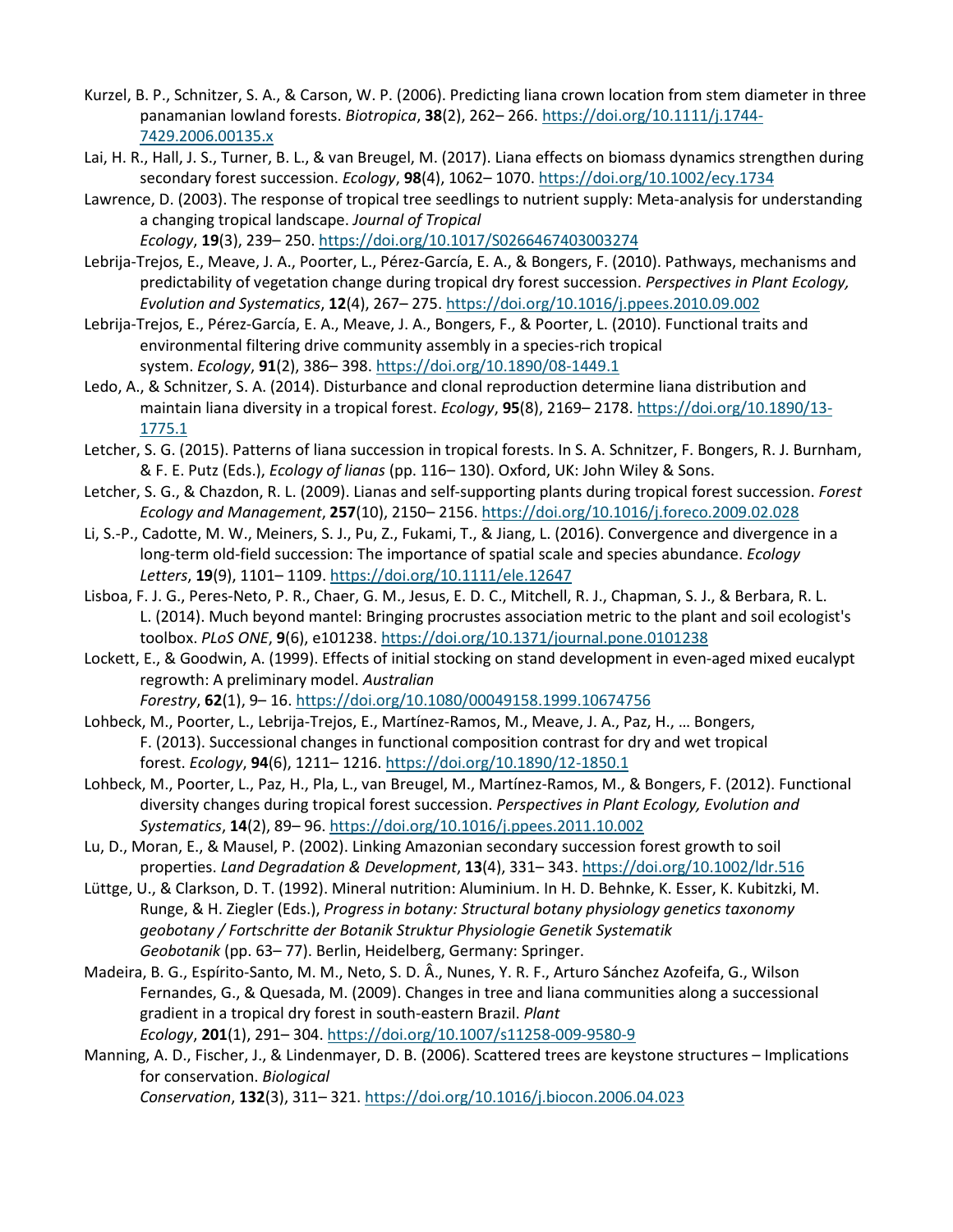- Marín, G. C., Tigabu, M., González-Rivas, B., & Odén, P. C. (2009). A chronosequence analysis of forest recovery on abandoned agricultural fields in Nicaragua. *Journal of Forestry Research*, **20**(3), 213– 222. <https://doi.org/10.1007/s11676-009-0034-y>
- Martínez-Ramos, M., & García-Orth, X. (2007). Sucesión ecológica y restauración de las selvas húmedas. *Boletín De La Sociedad Botánica De México*, **80**(Suplemento), 69– 84.
- Martínez-Ramos, M., Pingarroni, A., Rodríguez-Velázquez, J., Toledo-Chelala, L., Zermeño-Hernández, I., & Bongers, F. (2016). Natural forest regeneration and ecological restoration in human-modified tropical landscapes. *Biotropica*, **48**(6), 745– 757. <https://doi.org/10.1111/btp.12382>
- Maza-Villalobos, S., Balvanera, P., & Martínez-Ramos, M. (2011). Early regeneration of tropical dry forest from abandoned pastures: Contrasting chronosequence and dynamic approaches. *Biotropica*, **43**(6), 666– 675. <https://doi.org/10.1111/j.1744-7429.2011.00755.x>
- McLaughlin, S. B., & Wimmer, R. (1999). Calcium physiology and terrestrial ecosystem processes. *New Phytologist*, **142**(3), 373– 417.
- Medellin, R. A., & Gaona, O. (1999). Seed dispersal by bats and birds in forest and disturbed habitats of Chiapas, Mexico. *Biotropica*, **31**(3), 478– 485.
- Mehlich, A. (1984). Mehlich 3 soil test extractant: A modification of Mehlich 2 extractant. *Communications in Soil Science and Plant Analysis*, **15**(12), 1409– 1416. <https://doi.org/10.1080/00103628409367568>
- Meiners, S. J., Cadotte, M. W., Fridley, J. D., Pickett, S. T. A., & Walker, L. R. (2015). Is successional research nearing its climax? New approaches for understanding dynamic communities. *Functional Ecology*, **29**(2), 154– 164. <https://doi.org/10.1111/1365-2435.12391>
- Meiners, S. J., Pickett, S. T., & Cadenasso, M. L. (2015). *An integrative approach to successional dynamics*. Cambridge, UK: Cambridge University Press.
- Moran, E. F., Brondizio, E. S., Tucker, J. M., da Silva-Forsberg, M. C., McCracken, S., & Falesi, I. (2000). Effects of soil fertility and land-use on forest succession in Amazônia. *Forest Ecology and Management*, **139**(1– 3), 93– 108. [https://doi.org/10.1016/S0378-1127\(99\)00337-0](https://doi.org/10.1016/S0378-1127(99)00337-0)
- Niklas, K. J., Midgley, J. J., & Rand, R. H. (2003). Tree size frequency distributions, plant density, age and community disturbance. *Ecology Letters*, **6**(5), 405– 411. [https://doi.org/10.1046/j.1461-](https://doi.org/10.1046/j.1461-0248.2003.00440.x) [0248.2003.00440.x](https://doi.org/10.1046/j.1461-0248.2003.00440.x)
- Norden, N., Angarita, H. A., Bongers, F., Martínez-Ramos, M., Granzow-de la Cerda, I., van Breugel, M., … Chazdon, R. L. (2015). Successional dynamics in Neotropical forests are as uncertain as they are predictable. *Proceedings of the National Academy of Sciences of the United States of America*, **112**(26), 8013– 8018. <https://doi.org/10.1073/pnas.1500403112>
- Oksanen, J. F., Blanchet, G., Kindt, R., Legendre, P., Minchin, P. R., O'Hara, R. B., … Wagner, H. (2011). *vegan: Community Ecology*. R package version 2.0-2.
- Parker, V. T., & Pickett, S. T. A. (1998). Historical contingency and multiple scales of dynamics within plant communities. In D. L. Peterson & V. T. Parker (Eds.), *Ecological scale: Theory and applications* (pp. 171– 192). New York, NY: Columbia Press University.
- Phillips, J. D. (2004). Divergence, sensitivity, and nonequilibrium in ecosystems. *Geographical Analysis*, **36**(4), 369– 383. <https://doi.org/10.1111/j.1538-4632.2004.tb01142.x>
- Pickett, S. T. A., & Cadenasso, M. L. (2005). Vegetation dynamics. In E. v. d. Maarel (Ed.), *Vegetation ecology* (pp. 172– 198). Oxford, UK: Blackwell Science.
- Pickett, S. T. A., Cadenasso, M. L., & Bartha, S. (2001). Implications from the Buell-Small Succession Study for vegetation restoration. *Applied Vegetation Science*, **4**(1), 41– 52. [https://doi.org/10.1111/j.1654-](https://doi.org/10.1111/j.1654-109X.2001.tb00233.x) [109X.2001.tb00233.x](https://doi.org/10.1111/j.1654-109X.2001.tb00233.x)
- Pinheiro, J., Bates, D., DebRoy, S., & Sarkar, D. (2018). *nlme: Linear and nonlinear mixed effects models*. R package version 3.1-137.
- Poorter, L., Bongers, F., Aide, T. M., Almeyda Zambrano, A. M., Balvanera, P., Becknell, J. M., … Rozendaal, D. M. A. (2016). Biomass resilience of Neotropical secondary forests. *Nature*, **530**(7588), 211– 214. <https://doi.org/10.1038/nature16512>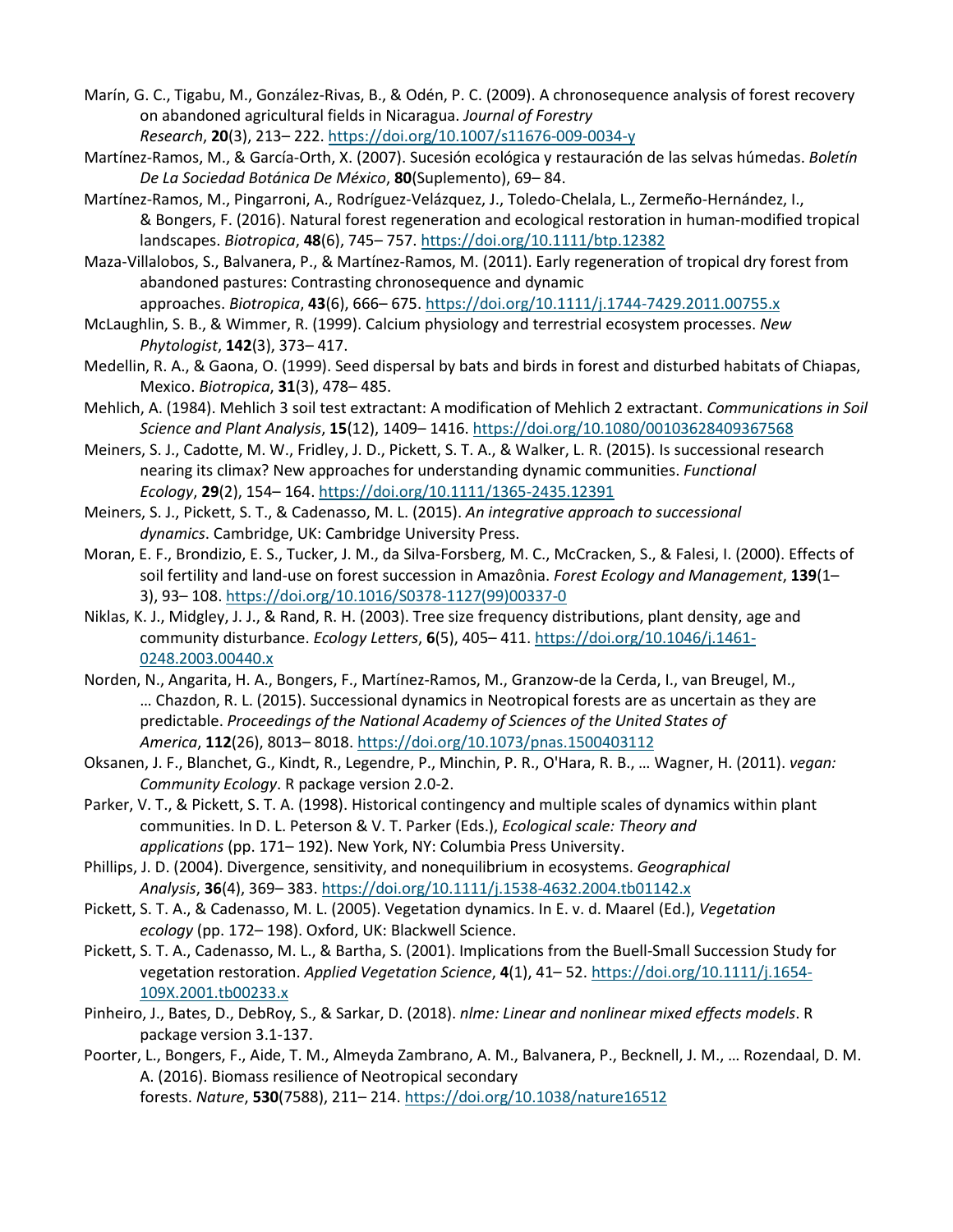- Poorter, L., Jans, L., Bongers, F., & Van Rompaey, R. S. A. R. (2009). Spatial distribution of gaps along three catenas in the moist forest of Taï National Park, Ivory Coast. *Journal of Tropical Ecology*, **10**(3), 385– 398. <https://doi.org/10.1017/S0266467400008063>
- Powers, J. S., Becknell, J. M., Irving, J., & Pèrez-Aviles, D. (2009). Diversity and structure of regenerating tropical dry forests in Costa Rica: Geographic patterns and environmental drivers. *Forest Ecology and Management*, **258**(6), 959– 970. <https://doi.org/10.1016/j.foreco.2008.10.036>
- Powers, J. S., & Marín-Spiotta, E. (2017). Ecosystem processes and biogeochemical cycles in secondary tropical forest succession. *Annual Review of Ecology, Evolution, and Systematics*, **48**(1), 497– 519. <https://doi.org/10.1146/annurev-ecolsys-110316-022944>
- Powers, J. S., & Peréz-Aviles, D. (2013). Edaphic factors are a more important control on surface fine roots than stand age in secondary tropical dry forests. *Biotropica*, **45**(1), 1– 9. [https://doi.org/10.1111/j.1744-](https://doi.org/10.1111/j.1744-7429.2012.00881.x) [7429.2012.00881.x](https://doi.org/10.1111/j.1744-7429.2012.00881.x)
- Reich, P. B., Oleksyn, J., & Wright, I. J. (2009). Leaf phosphorus influences the photosynthesis–nitrogen relation: A cross-biome analysis of 314 species. *Oecologia*, **160**(2), 207– 212. [https://doi.org/10.1007/s00442-](https://doi.org/10.1007/s00442-009-1291-3) [009-1291-3](https://doi.org/10.1007/s00442-009-1291-3)
- Riley, S. J., DeGloria, S. D., & Elliot, R. (1999). A terrain roughness Index that quantifies topographic heterogeneity. *Intermountain Journal of Sciences*, **5**(1–4), 23– 27.
- Rudel, T. K. (2012). The human ecology of regrowth in the tropics. *Journal of Sustainable Forestry*, **31**(4– 5), 340– 354. <https://doi.org/10.1080/10549811.2011.588457>
- Sandor, M. E., & Chazdon, R. L. (2014). Remnant trees affect species composition but not structure of tropical second-growth forest. *PLoS ONE*, **9**(1), e83284. <https://doi.org/10.1371/journal.pone.0083284>
- Santiago-García, R. J., Finegan, B., & Bosque-Pérez, N. A. (2019). Soil is the main predictor of secondary rain forest estimated aboveground biomass across a Neotropical landscape. *Biotropica*, **51**(1), 10– 17. <https://doi.org/10.1111/btp.12621>
- Scatena, F. N., & Lugo, A. E. (1995). Geomorphology, disturbance, and the soil and vegetation of two subtropical wet steepland watersheds of Puerto Rico. *Geomorphology*, **13**, 199– 213. [https://doi.org/10.1016/B978-](https://doi.org/10.1016/B978-0-444-81867-6.50017-4) [0-444-81867-6.50017-4](https://doi.org/10.1016/B978-0-444-81867-6.50017-4)
- Schnitzer, S. A., & Carson, W. P. (2001). Treefall gaps and the maintenance of species diversity in a tropical forest. *Ecology*, **82**(4), 913– 919. [https://doi.org/10.1890/0012-9658\(2001\)082\[0913:TGATMO\]2.0.CO;2](https://doi.org/10.1890/0012-9658(2001)082%5B0913:TGATMO%5D2.0.CO;2)
- Schnitzer, S. A., DeWalt, S. J., & Chave, J. (2006). Censusing and measuring lianas: A quantitative comparison of the common methods. *Biotropica*, **38**(5), 581– 591. <https://doi.org/10.1111/j.1744-7429.2006.00187.x>
- Schnitzer, S. A., Rutishauser, S., & Aguilar, S. (2008). Supplemental protocol for liana censuses. *Forest Ecology and Management*, **255**(3–4), 1044– 1049. <https://doi.org/10.1016/j.foreco.2007.10.012>
- Scholten, T., Goebes, P., Kühn, P., Seitz, S., Assmann, T., Bauhus, J., … Schmidt, K. (2017). On the combined effect of soil fertility and topography on tree growth in subtropical forest ecosystems—a study from SE China. *Journal of Plant Ecology*, **10**(1), 111– 127. <https://doi.org/10.1093/jpe/rtw065>
- Siddique, I., Vieira, I. C. G., Schmidt, S., Lamb, D., Carvalho, C. J. R., Figueiredo, R. D. O., … Davidson, E. A. (2010). Nitrogen and phosphorus additions negatively affect tree species diversity in tropical forest regrowth trajectories. *Ecology*, **91**(7), 2121– 2131. <https://doi.org/10.1890/09-0636.1>
- Stephenson, N. L., Das, A. J., Condit, R., Russo, S. E., Baker, P. J., Beckman, N. G., … Zavala, M. A. (2014). Rate of tree carbon accumulation increases continuously with tree size. *Nature*, **507**(7490), 90– 93. <https://doi.org/10.1038/nature12914>
- Tarbox, B. C., Fiestas, C., & Caughlin, T. T. (2018). Divergent rates of change between tree cover types in a tropical pastoral region. *Landscape Ecology*, **33**(12), 2153– 2167. [https://doi.org/10.1007/s10980-018-](https://doi.org/10.1007/s10980-018-0730-0) [0730-0](https://doi.org/10.1007/s10980-018-0730-0)
- Thomlinson, J. R., Serrano, M. I., Lopez, T. D. M., Aide, T. M., & Zimmerman, J. K. (1996). Land-use dynamics in a post-agricultural Puerto Rican landscape (1936– 1988). *Biotropica*, **28**(4), 525– 536. <https://doi.org/10.2307/2389094>
- Turner, B. L., Brenes-Arguedas, T., & Condit, R. (2018). Pervasive phosphorus limitation of tree species but not communities in tropical forests. *Nature*, **555**(7696), 367– 370. <https://doi.org/10.1038/nature25789>